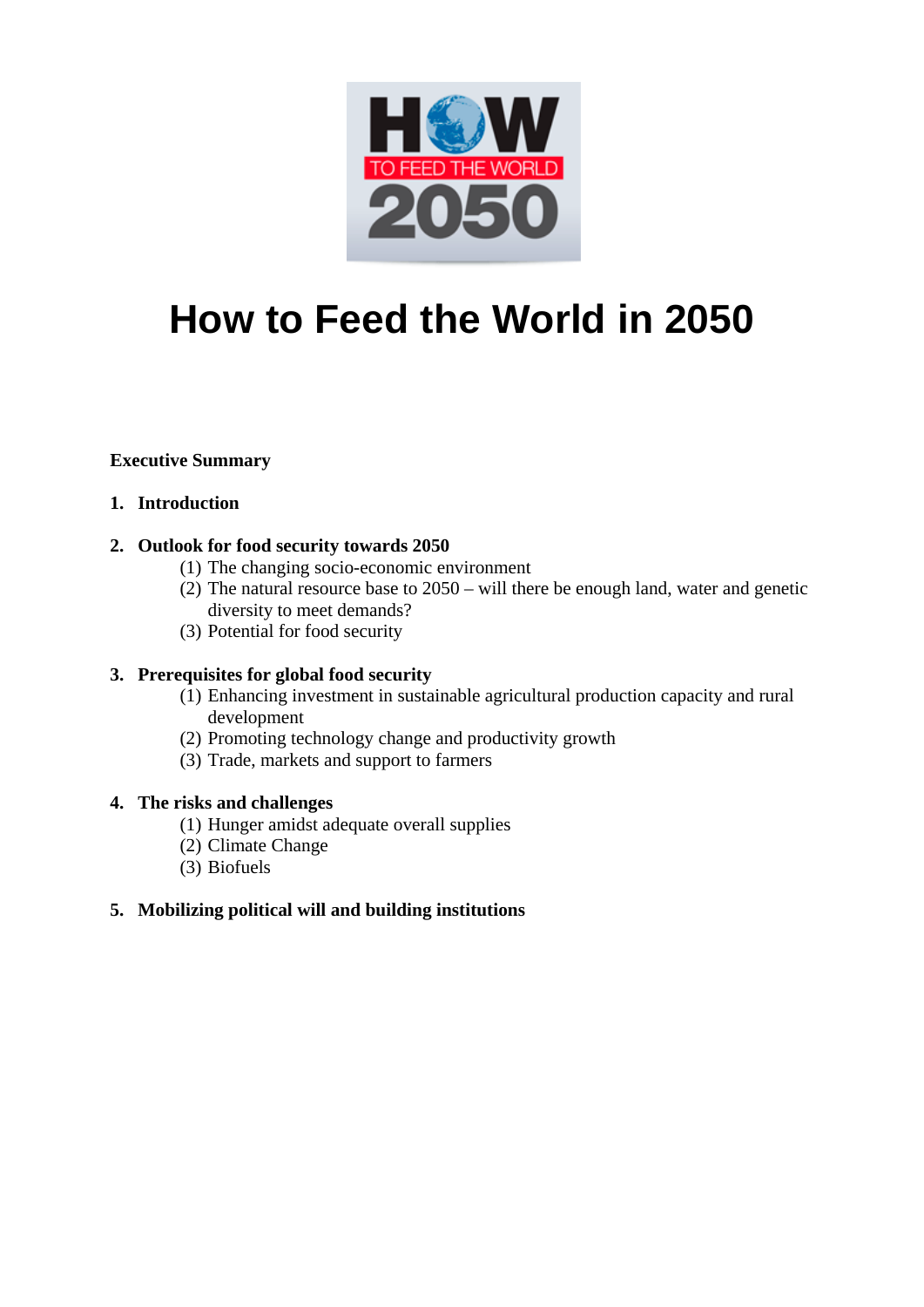## **Executive Summary**

 By 2050 the world's population will reach 9.1 billion, 34 percent higher than today. Nearly all of this population increase will occur in developing countries. Urbanization will continue at an accelerated pace, and about 70 percent of the world's population will be urban (compared to 49 percent today). Income levels will be many multiples of what they are now. In order to feed this larger, more urban and richer population, food production (net of food used for biofuels) must increase by 70 percent. Annual cereal production will need to rise to about 3 billion tonnes from 2.1 billion today and annual meat production will need to rise by over 200 million tonnes to reach 470 million tonnes.

This report argues that the required increase in food production can be achieved if the necessary investment is undertaken and policies conducive to agricultural production are put in place. But increasing production is not sufficient to achieve food security. It must be complemented by policies to enhance access by fighting poverty, especially in rural areas, as well as effective safety net programmes.

Total average annual net investment in developing country agriculture required to deliver the necessary production increases would amount to USD 83 billion. The global gap in what is required vis-à-vis current investment levels can be illustrated by comparing the required annual gross investment of US\$209 billion (which includes the cost of renewing depreciating investments) with the result of a separate study that estimated that developing countries on average invested USD 142 billion (USD of 2009) annually in agriculture over the past decade. The required increase is thus about 50 percent. These figures are totals for public and private investment, i.e. investments by farmers. Achieving them will require a major reallocation in developing country budgets as well as in donor programmes. It will also require policies that support farmers in developing countries and encourage them and other private participants in agriculture to increase their investment.

In developing countries, 80 percent of the necessary production increases would come from increases in yields and cropping intensity and only 20 percent from expansion of arable land. But the fact is that globally the rate of growth in yields of the major cereal crops has been steadily declining, it dropped from 3.2 percent per year in 1960 to 1.5 percent in 2000. The challenge for technology is to reverse this decline, since a continuous linear increase in yields at a global level following the pattern established over the past five decades will not be sufficient to meet food needs. Although investment in agricultural R&D continues to be one of the most productive investments, with rates of return between 30 and 75 percent, it has been neglected in most low income countries. Currently, agricultural R&D in developing countries is dominated by the public sector, so that initially additional investment will have to come from government budgets. Increasing private sector investment will require addressing issues of intellectual property rights while ensuring that a balance is struck so that access of smallholder farmers to new technologies is not reduced.

Hunger can persist in the midst of adequate aggregate supplies because of lacking income opportunities for the poor and the absence of effective social safety nets. Experience of countries that have succeeded in reducing hunger and malnutrition shows that economic growth does not automatically ensure success, the source of growth matters too. Growth originating in agriculture, in particular the smallholder sector, is at least twice as effective in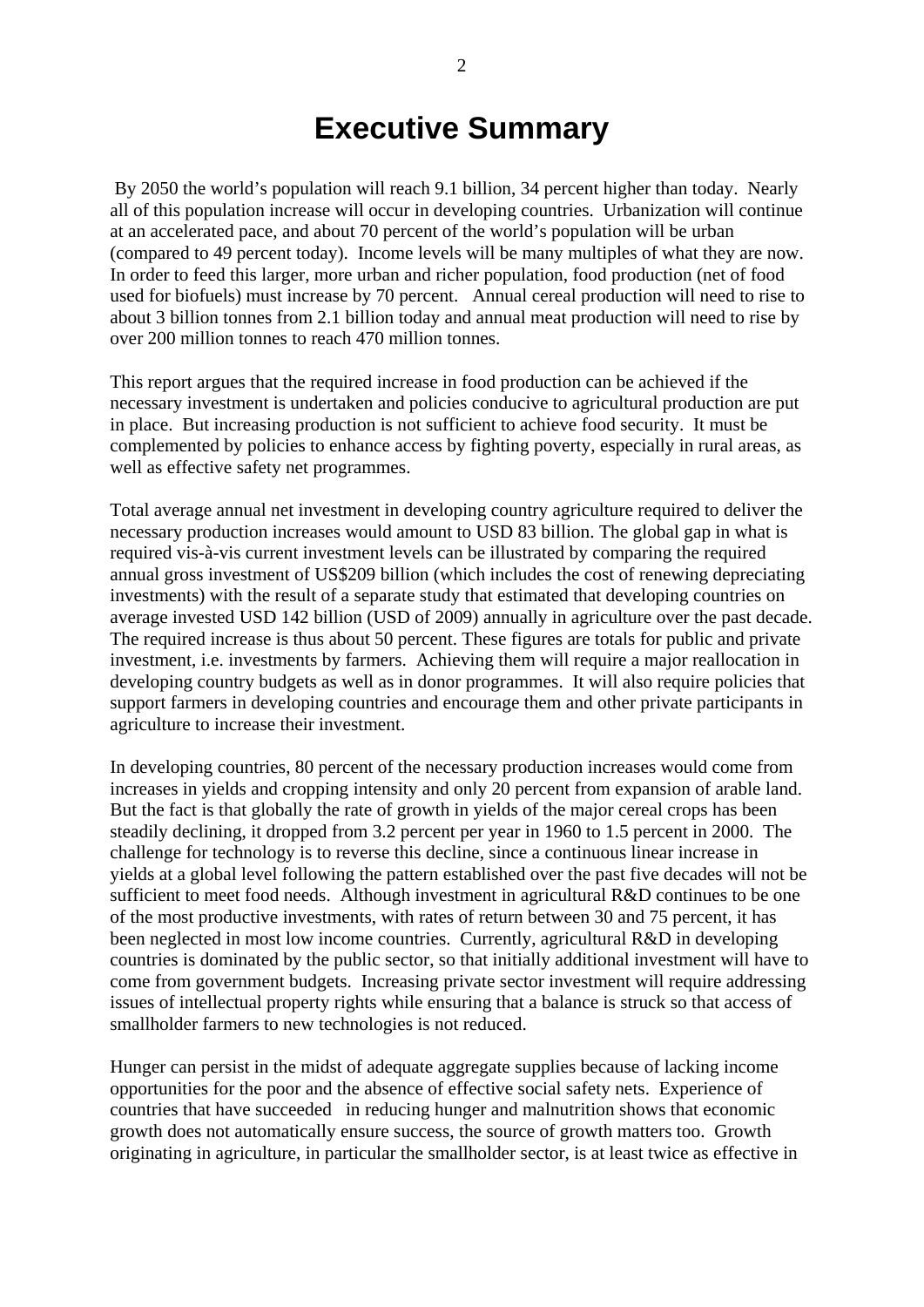benefiting the poorest as growth from non-agriculture sectors. This is not surprising since 75 percent of the poor in developing countries live in rural areas and their incomes are directly or indirectly linked to agriculture. The fight against hunger also requires targeted and deliberate action in the form of comprehensive social services, including food assistance, health and sanitation, as well as education and training; with a special focus on the most vulnerable.

Many countries will continue depending on international trade to ensure their food security. It is estimated that by 2050 developing countries' net imports of cereals will more than double from 135 million metric tonnes in 2008/09 to 300 million in 2050. That is why there is a need to move towards a global trading system that is fair and competitive; and that contributes to a dependable market for food. Reform of farm support policies in OECD countries is a welcome step which has led to a decline in the aggregate trade distortion coefficient from 0.96 in 1986 to 0.74 in 2007. However, there is clearly still room for improvement. There is also a need to provide support and greater market access to developing country farmers so that they can compete on a more equal footing. Countries also need to consider joint measures to be better prepared for future shocks to the global system, through coordinated action in case of food crises, reform of trade rules, and joint finance to assist people affected by a new price spike or localized disasters.

Climate change and increased biofuel production represent major risks for long-term food security. Although countries in the Southern hemisphere are not the main originators of climate change, they may suffer the greatest share of damage in the form of declining yields and greater frequency of extreme weather events. Studies estimate that the aggregate negative impact of climate change on African agricultural output up to 2080-2100 could be between 15 and 30 percent. Agriculture will have to adapt to climate change, but it can also help mitigate the effects of climate change, and useful synergies exist between adaptation and mitigation. Biofuel production based on agricultural commodities increased more than threefold from 2000 to 2008,. In 2007-08 total usage of coarse grains for the production of ethanol reached 110 million tonnes, about 10 percent of global production. Increased use of food crops for biofuel production could have serious implications for food security. A recent study estimates that continued rapid expansion of biofuel production up to 2050 would lead to the number of undernourished pre-school children in Africa and South Asia being 3 and 1.7 million higher than would have been otherwise the case. Therefore, policies promoting the use of foodbased biofuels need to be reconsidered with the aim of reducing the competition between food and fuel for scarce resources.

The world has the resources and technology to eradicate hunger and ensure long-term food security for all, in spite of many challenges and risks. It needs to mobilize political will and build the necessary institutions to ensure that key decisions on investment and policies to eradicate hunger are taken and implemented effectively. The time to act is now.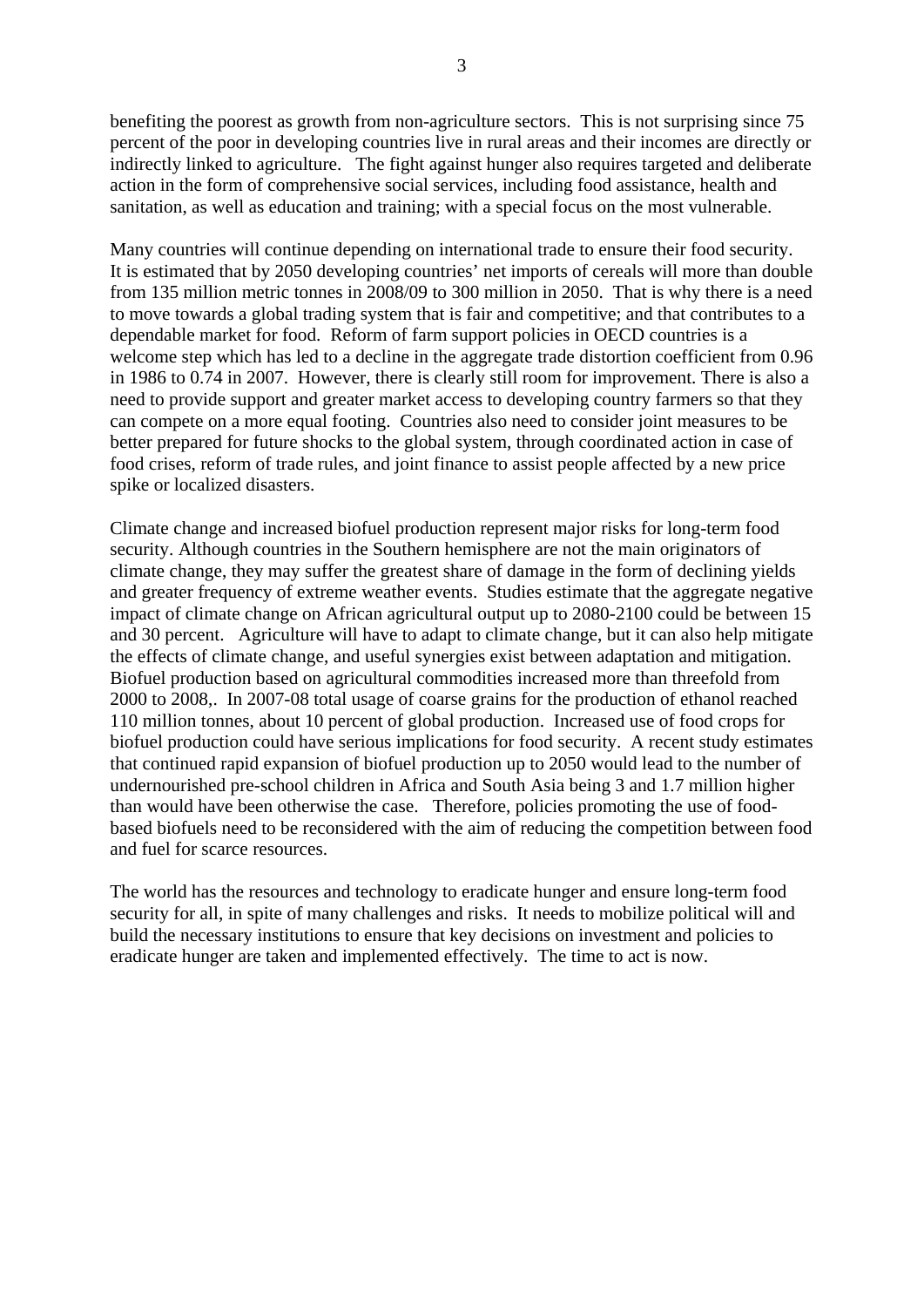## **How to Feed the World in 2050**

## **1. Introduction**

The sharp increases in food prices that occurred in global and national markets in recent years, and the resulting increases in the number of hungry and malnourished people, have sharpened the awareness of policy-makers and of the general public to the fragility of the global food system. This awareness must be translated into political will and effective action to render the system better prepared to respond to long-term demand growth and more resilient against various risk factors that confront world agriculture, and to ensure that the growing world population will be able to produce and have access to adequate food today and in future. There is a need to address new challenges that transcend the traditional decisionmaking horizons of producers, consumers and policy-makers.

In the first half of this century, global demand for food, feed and fibre is expected to grow by 70 percent while, increasingly, crops may also be used for bio-energy and other industrial purposes. New and traditional demand for agricultural produce will thus put growing pressure on already scarce agricultural resources. And while agriculture will be forced to compete for land and water with sprawling urban settlements, it will also be required to serve on other major fronts: adapting to and contributing to the mitigation of climate change, helping preserve natural habitats and maintaining biodiversity. To respond to those demands, farmers will need new technologies to produce more from less land, with fewer hands.

This perspective for 2050 raises a number of important questions. Are current public and private investments sufficient to ensure adequate agricultural production potential, sustainable use of natural resources, infrastructure for markets, information and communication and research for technological breakthroughs for the future? Will resources, new technologies and supporting services be available to the people who will need them most - the poor? What needs to be undertaken to help agriculture meet the challenges of climate change and growing energy scarcity? What can be done to ensure food security in sub-Saharan Africa, the continent facing the highest population growth rates, the severest impacts from climate change and the heaviest burden of HIV/AIDS?

To consider these and associated questions, FAO convened a three-day Meeting of Experts in Rome in June 2009. The following document takes major findings of that meeting into account and aims to serve as a basic background for the High-Level Experts Forum on "How to Feed the World in 2050", to be convened at FAO Headquarters in Rome on 12-13 October 2009.

At the Expert Meeting in June there was consensus among participants that it should be possible to produce enough food in 2050 to meet the needs of a world population that will have increased to more than 9 billion, but that this positive outlook assumed certain conditions are met and policy decisions taken. Two conditions were considered essential for success in meeting the expected food needs on a sustainable basis. One is increased investment in research and development for sustained productivity growth, infrastructure institutional reforms, environmental services and sustainable resource management. The other is that policies should not simply focus on supply growth, but also on access of the world's poor and hungry to the food they need to live active and healthy lives.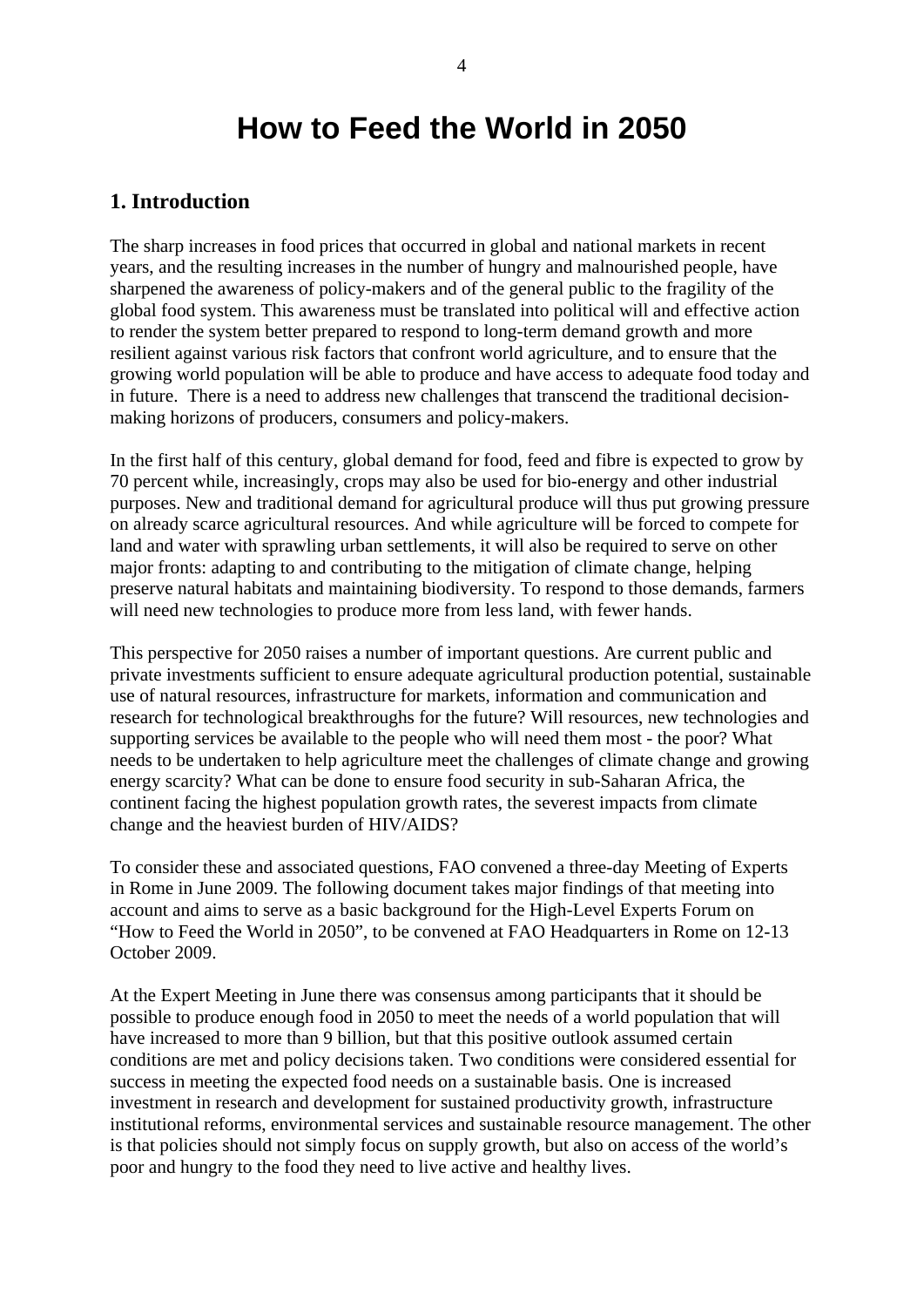## **2. Outlook for Food Security towards 2050**

In the following, the key elements of current expert thinking regarding the outlook for food security towards 2050 will be summarized. The key message from this assessment is that it will be possible to achieve food security for a world population of 9.1 billion people projected for that time, provided a number of well specified conditions are met through appropriate policies.

## **2.1 The changing socio-economic environment**

The main socio-economic factors that drive increasing food demand are population growth, increasing urbanization and rising incomes. As regards the first two, population growth and urbanization, there is little uncertainty about the magnitude, nature and regional pattern of their future development.

According to the latest revision of the UN **population prospects** (medium variant), the world population is projected to grow by 34 percent from 6.8 billion today to 9.1 billion in 2050. Compared to the preceding 50 years, population growth rates will slow down considerably. However, coming off a much bigger base, the absolute increase will still be significant, 2.3 billion more humans. Nearly all of this increase in population will take place in the part of the world comprising today's developing countries. The greatest relative increase, 120 percent, is expected in today's least developed countries.



Source: Population Division of the Department of Economic and Social Affairs of the United Nations Secretariat (2007)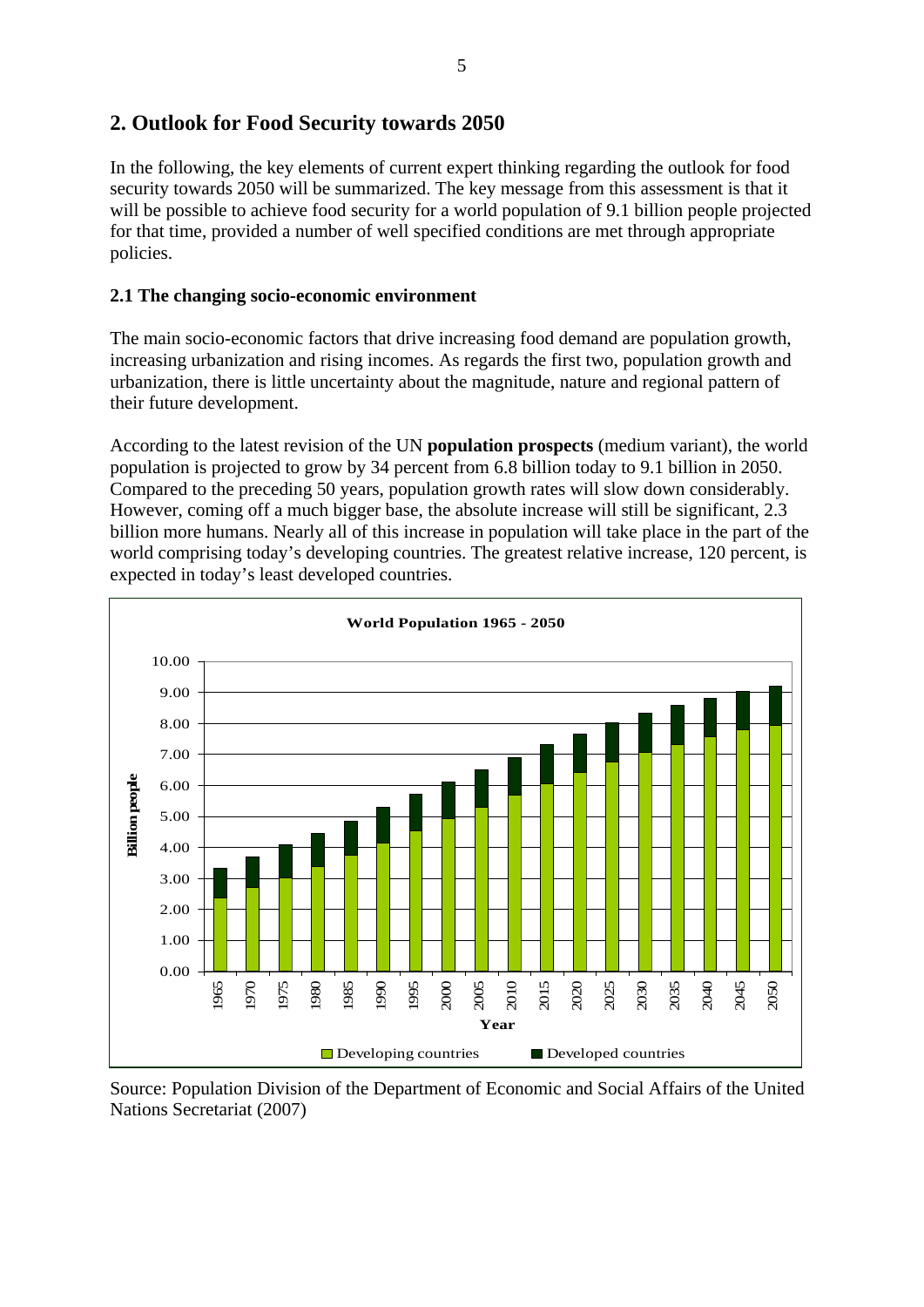All of the growth in the world's population, and some more, will take place in **urban** areas. By 2050 more than 70 percent of the world's population is expected to be urban. Urbanization will bring with it changes in life styles and consumption patterns. In combination with income growth it may accelerate the ongoing diversification of diets in developing countries. While the shares of grains and other staple crops will be declining, those of vegetables, fruits, meat, dairy, and fish will increase. In response to a rising demand for semi-processed or ready-to-eat foods, the whole structure of market chains is likely to continue its dynamic change towards a further concentration of supermarket chains. While the share of the urban population is growing, however, rural areas will still be home to the majority of the poor and hungry for quite some time. Currently, one billion people cannot even satisfy their basic needs in terms of food energy. Living in hunger hot spots, often ecologically fragile areas, many of them have to cope with conditions of high population pressure and deteriorating ecosystems.



Source: FAO (2002)

Despite urbanization, rural populations will grow faster than employment in primary agriculture, which is typically the case in transforming countries, so governments must facilitate the gradual **transition to non-agricultural employment.** This will require an institutional environment in rural areas that is conducive to multiple sources of employment and income generation. In Asia and Latin America a large proportion of the rural labour force is already working full or part-time in non-agricultural jobs. In the agriculture-based countries of sub-Saharan Africa these shares are still much lower, especially for women. The greater part of the rural labour force is still employed in agriculture and depends on productivity growth within smallholder agriculture to improve their incomes and food security. However, as the rural population pressure is increasing, governments will have to address the rural employment transition here as well.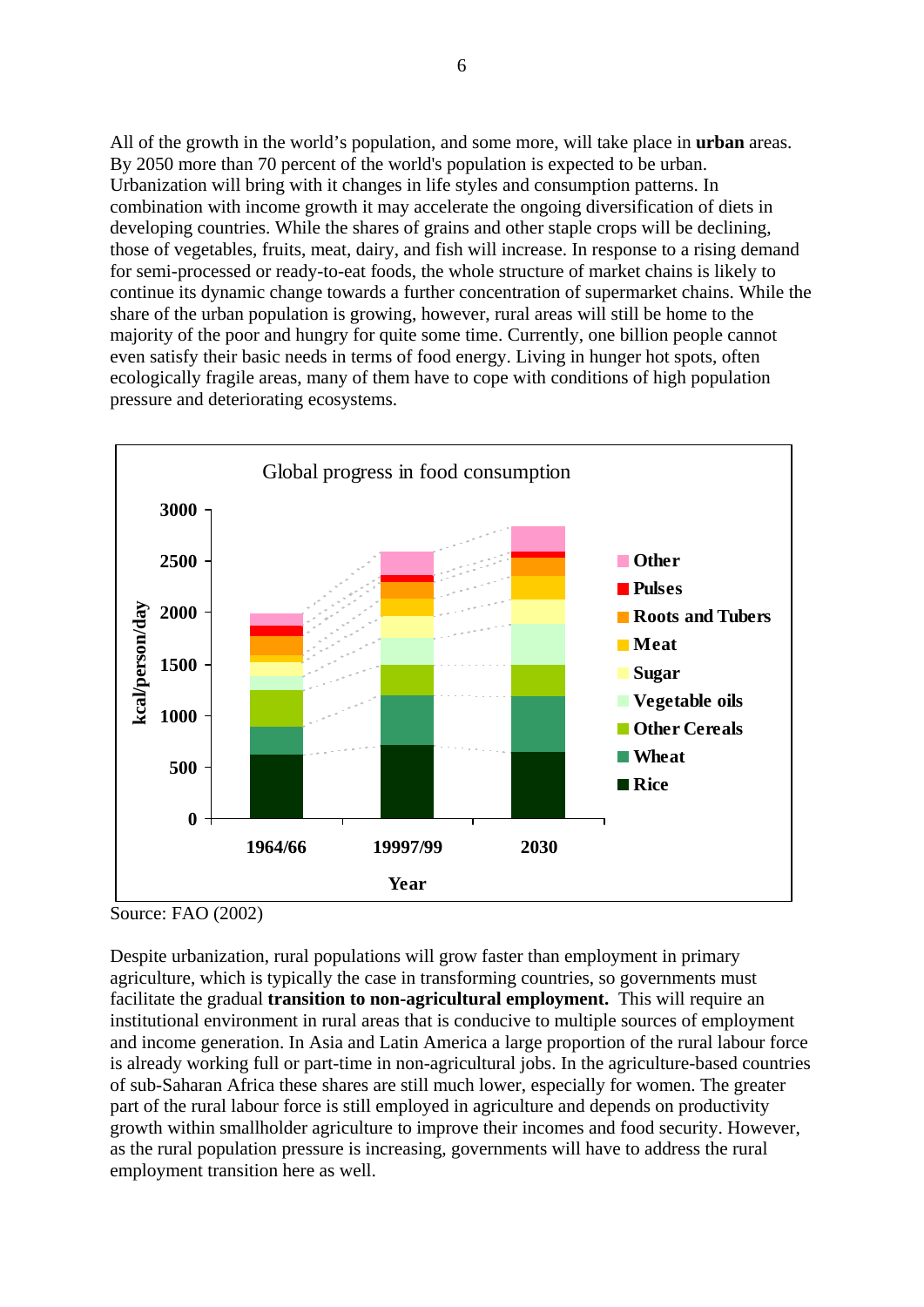Projections of the third key determinant of future demand expansion, **income growth**, are subject to greater uncertainty. In the years preceding the recent crisis of 2008/09, economic growth had been particularly high in many developing regions, especially in Asia, but also in many countries of sub-Saharan Africa. The financial crisis has interrupted this growth as a result of a complex set of factors, which need to be addressed systematically to reduce the chances of their recurrence. Although the World Bank predicts growth momentum to turn weakly positive in 2010 and 2011, the pace and timing of the recovery is still highly uncertain and so are the consequences for the longer term outlook.

So far, analysts believe that the **longer-term effects** of the financial and economic crisis on economic growth will be relatively small. Most projections of demand and supply towards 2050 use the World Bank's baseline projections of economic growth. The latest version (submitted to the FAO Expert Meeting in June 2009) implies an average annual rate of GDP growth of 2.9 percent during the period between 2005 and 2050, breaking out into 1.6 percent for high-income countries and 5.2 percent for the developing countries. Over the 45 year period, the rates are expected to decline everywhere to half their initial levels. A key consequence of this differential growth would be a major increase in developing countries' share in global output from 20 to 55 percent. As a result, the relative income gap (ratio of per capita GDP) between the two country groups will be narrowing, although absolute differences would remain pronounced and even increase further, given the current very large gap in absolute per capita incomes. Moreover, inter-country and interregional inequalities within the present-day developing world would tend to become more pronounced.



Source: Mensbrugghe et al. (2009)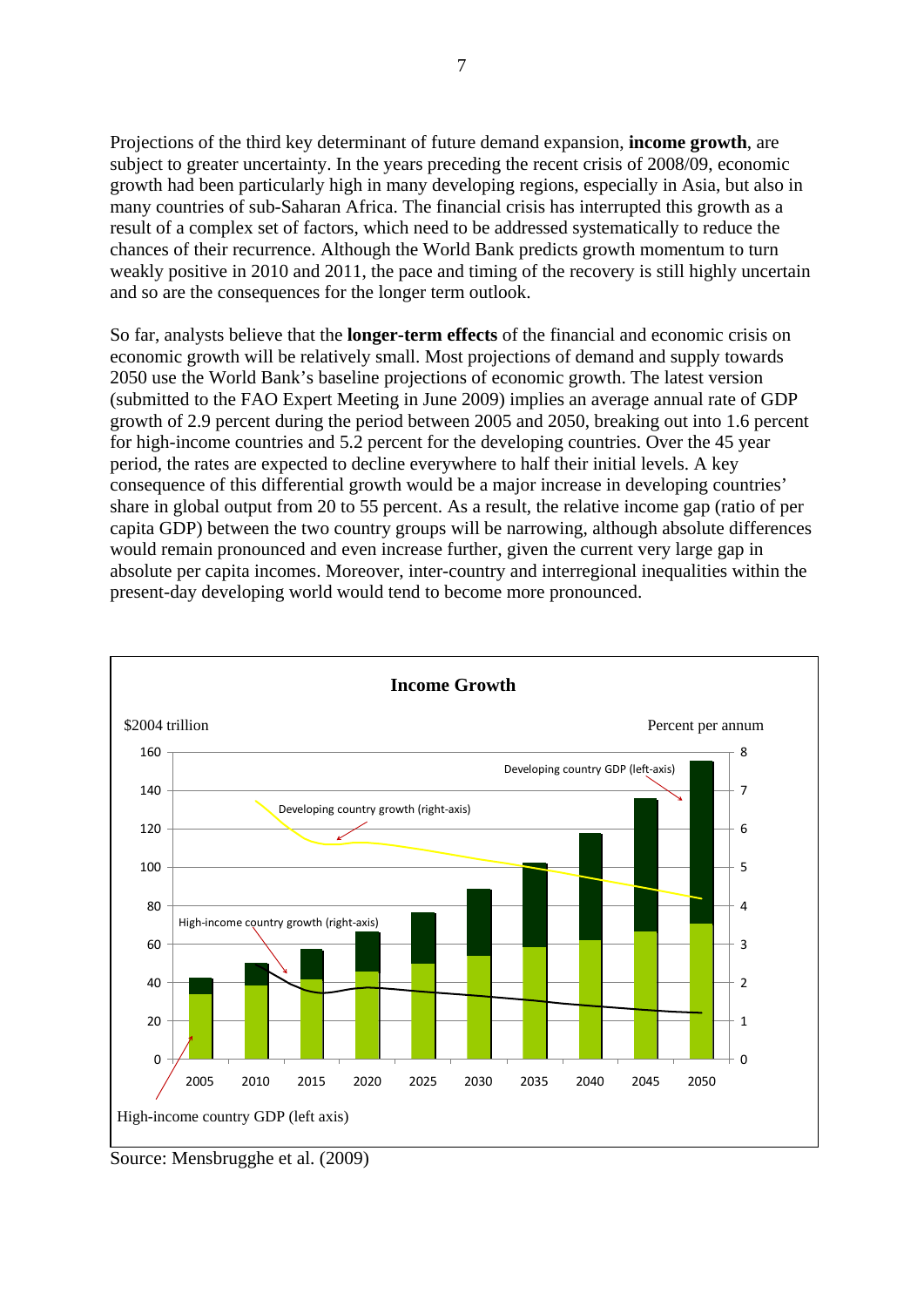The future **growth of food demand** will be the combined effect of slowing population growth, continuing strong income growth and urbanization in many of the developing countries and associated shifts in diet structures, especially in the most populous ones, and gradual food saturation in many developing countries, as is already the case in developed countries. Globally the growth rate of demand will clearly be lower than during preceding decades. Nevertheless, the projected total demand increase is still significant in absolute terms, with only small differences between the main models.

Moreover, it is to be noted, that the **future total demand for agricultural commodities** may exceed the demand for food and feed more or less significantly, depending on the expansion of demand for biofuels and on the technology used for the conversion of agricultural biomass into biofuels. Hence, the development of the bio-energy market will also determine how far it will be possible to meet the growing demand with the available resources and at affordable prices.

How far future growth of incomes and food demand will be adequate to achieve food security will also be determined by the **prospects for poverty reduction.** In this context, it is encouraging to note that the secular decline of global poverty has intensified in recent decades. However progress has not been uniform and apparently it was interrupted during the current crisis. While dramatic improvement was recorded in China and several other large countries such as Indonesia, India, Pakistan, Brazil, Mexico and South Africa. Sub-Saharan Africa as a whole saw a large increase in the number of people living in absolute poverty and only a small decrease in the poverty ratio.

## **2.2 The natural resource base to 2050 – will there be enough land, water and genetic diversity to meet demands?**

In comparison to the past 50 years, the rate at which pressures are building up on natural resources – land, water, biodiversity – will be somewhat tempered during the coming 50 years due to the slowdown of demand growth for food and feed. However, an expanded use of agricultural feedstock for biofuels and ongoing environment degradation would work in the opposite direction.

Even if total demand for food and feed may indeed grow more slowly, just satisfying the expected food and feed demand will **require a substantial increase of global food production** of 70 percent by 2050, involving an additional quantity of nearly 1 billion tonnes of cereals and 200 million tons of meat. The background to this outlook will be discussed in the following section.

Much of the **natural resource base** already in use worldwide shows worrying signs of degradation. According to the Millennium Ecosystem Assessment, 15 out of 24 ecosystem services examined are already being degraded or used unsustainably. These include capture fisheries and water supply. In addition, actions to intensify other ecosystem services, such as the ecosystem service 'food production', often cause the degradation of others. Soil nutrient depletion, erosion, desertification, depletion of freshwater reserves, loss of tropical forest and biodiversity are clear indicators. Unless investments in maintenance and rehabilitation are stepped up and land use practices made more sustainable, the productive potential of land, water and genetic resources may continue to decline at alarming rates.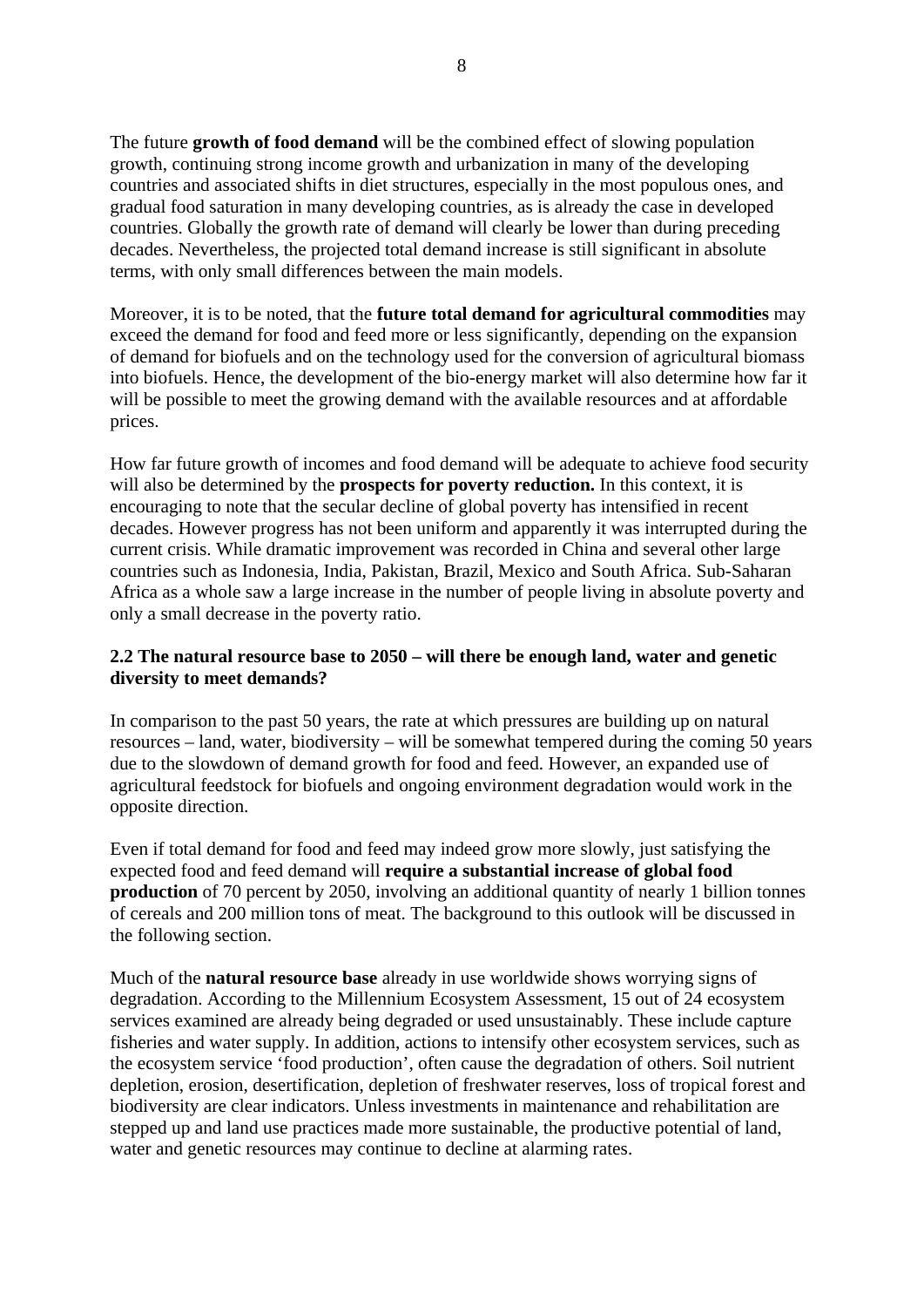The available long-term perspective studies suggest that assuming such degradation is indeed stopped or significantly slowed, the **natural resource base should be adequate to meet the future demand at global level**. However, bottlenecks are likely to occur at national levels, particularly in countries where high demographic growth and the associated high growth of demand and limited commercial import capacity coincide with pronounced limitations of land or water or particularly low yield levels. If appropriate institutions and incentive systems are instituted, the rural populations of these countries can play a vital role in ensuring an enhanced and sustainable delivery of ecosystem services, thus improving sustainable growth of productivity and incomes locally and generating public goods at national and international levels.

The world has **considerable land reserves** which could in theory be converted to arable land. However, the extent to which this can be realized is rather limited. First, some of the lands currently not cultivated have important ecological functions which would be lost. Second, they are mostly located in just a few countries in Latin America and sub-Saharan Africa, where lack of access and infrastructure could limit their use at least in the short term. Taking these limitations into account, FAO projects that by 2050 the area of arable land will be expanded by 70 million hectares, or about 5 percent. This would be the net balance of an expansion by 120 million hectares in the developing countries and a contraction of arable land in favour of other uses in developed countries by 50 million hectares.



Source: Bruinsma (2009).

The availability of **fresh water reserves** for the required production growth shows a similar picture. At global scale, there are sufficient capacities, but these are very unevenly distributed. Irrigated agriculture covers one fifth of arable land and contributes nearly 50 percent of crop production. Hence, it is extremely productive. An increasing number of countries are reaching alarming levels of water scarcity and 1.4 billion people live in areas with sinking ground water levels. Water scarcity is particularly pronounced in the Near East/North Africa and the South Asia regions and is likely to worsen as a result of climate change in many regions. While supplies are scarce in many areas, there are ample opportunities to increase water use efficiency.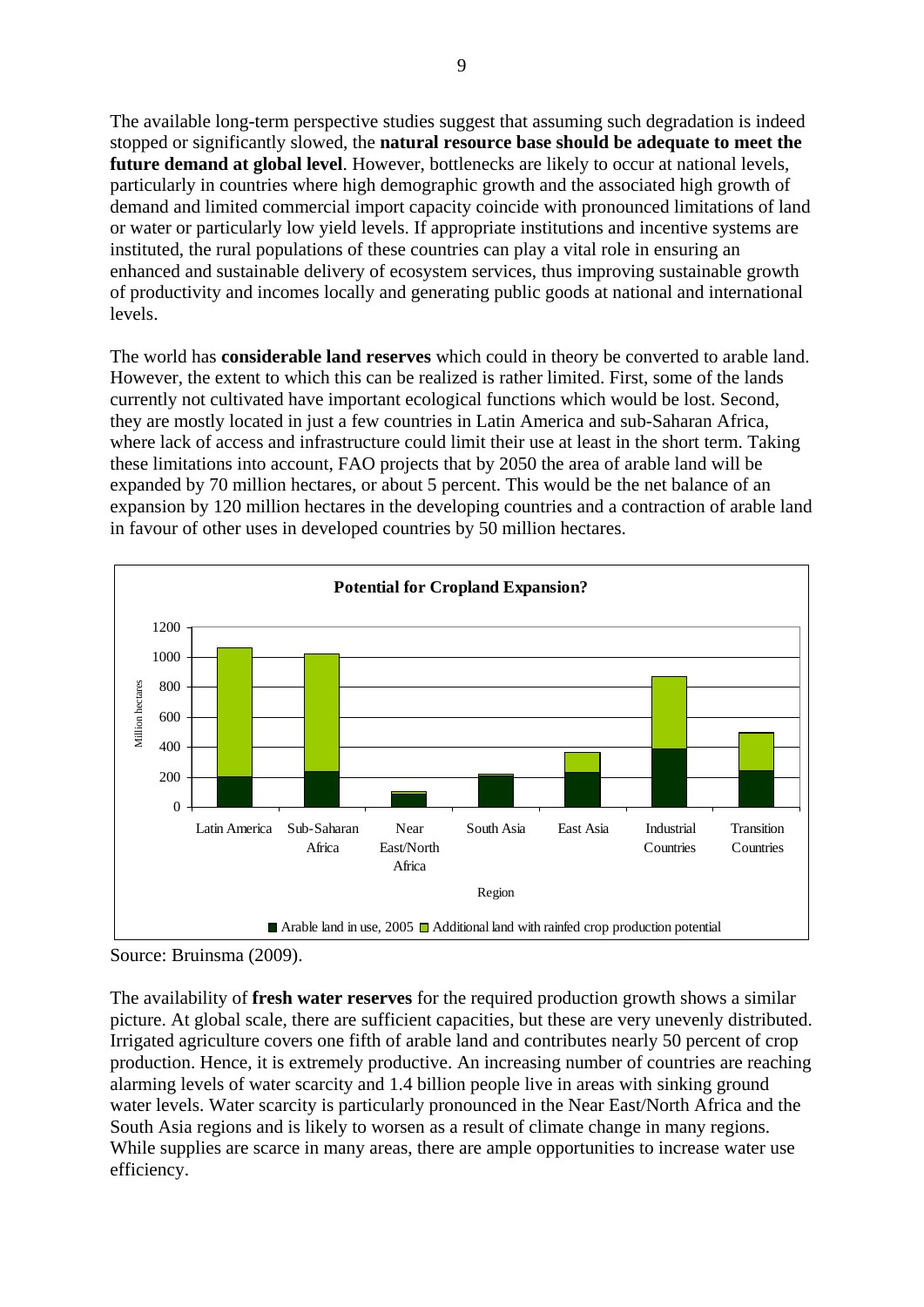

Source: Bruinsma (2009)

**Biodiversity**, another essential resource for agriculture and food production, is threatened by urbanization, deforestation, pollution and the conversion of wetlands. As a result of agricultural modernization, changes in diets and population density, humankind increasingly depends on a reduced amount of agricultural biological diversity for its food supplies. The gene pool in plant and animal genetic resources and in the natural ecosystems which breeders need as options for future selection is diminishing rapidly. A dozen species of animals provide 90 percent of the animal protein consumed globally and just four crop species provide half of plant-based calories in the human diet.

FAO expects that globally 90 percent (80 percent in developing countries) of the growth in crop production will come from intensification, in particular higher yields and increased cropping intensity. This would be in line with past trends, but represents a major challenge for future private and public research, including research for greater resilience of farming systems.

The future of agriculture and the ability of the world food system to ensure food security for a growing world population are closely tied to **improved stewardship of natural resources**. Major reforms and investments are needed in all regions to cope with rising scarcity and degradation of land, water and biodiversity and with the added pressures resulting from rising incomes, climate change and energy demands. There is a need to establish the right incentives to harness **agriculture's environmental services** to protect watersheds and biodiversity and to ensure food production using sustainable technologies.

Even if globally the natural resource capacity may be adequate to achieve the 70 percent increase in agricultural production needed to meet projected demand (without biofuels), **bottlenecks exist at national levels**, namely in countries with high demand growth, fragile environments and limited commercial capacity to import food or feed from the world markets. In order to ensure that resources are available in the required quantity and quality and in the locations where they are needed, large additional investments need to be made. Priority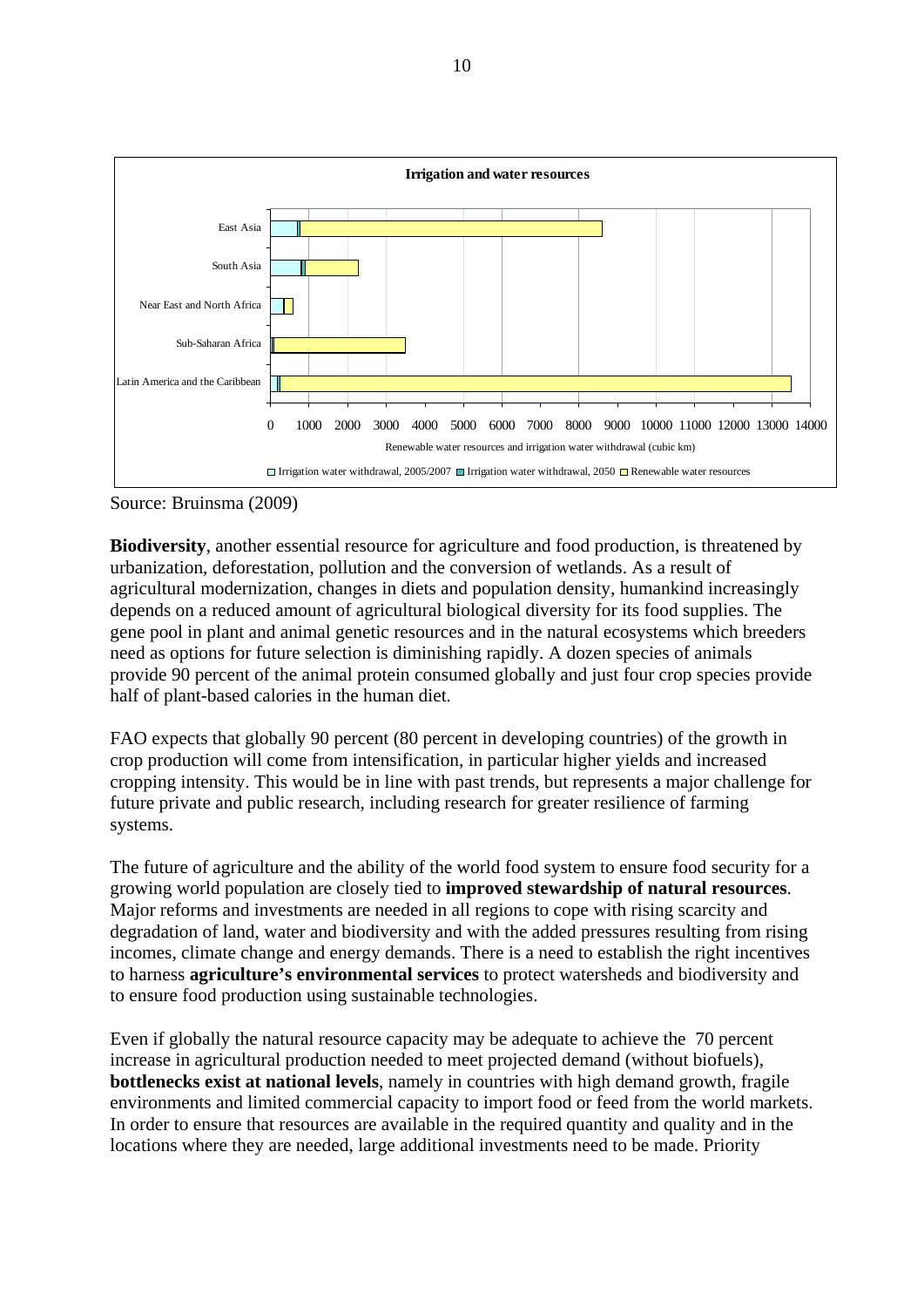should be given to interventions in favour of agriculture-dependent countries in which high prevalence of hunger coincides with resource scarcity and low yields.

Increased investment, **effective regulation and incentives are needed with regard to all three natural resources** required for sustainable and stable production growth: land, water, biodiversity. The aim should be to stop over-exploitation, degradation and pollution, promote efficiency gains and expand overall capacities as appropriate. Adequate regulation and incentives are also needed to provide the rural population engaging in ecosystem services with win-win solutions to improve the sustainability of ecosystems, mitigate climate change and improve rural incomes.

## **2.3 Potential for food security**

The projections for the future socio-economic environment and the assessment of the situation and prospects of the natural resource base raise the question as to whether and under what conditions the estimated future food demand can be met and how food security can be achieved.

Based on the projected growth of population and incomes and expected changes in consumption patterns, the FAO estimates future consumption levels for various commodities country by country. Taking into account countries' known resource capacities and projected development of yields, input use and technologies, and making assumptions about their future trading capacity, estimates are also made of future production levels, land use and trade. At the same time, on the basis of available information concerning the distribution of incomes and access to food within countries, the future prevalence of hunger is estimated in terms of the proportion of populations not having access to an adequate level of food energy. FAO's long-term perspective studies thus seek to assess the implications of the projected socio-economic and demographic environment for future demand growth and to ascertain the extent to which individual countries and the world as a whole can meet this demand through production and trade and improve food security, based on reasonable assumptions about resource and productivity growth potentials.

According to **FAO's baseline projections**, it should be possible to meet the future food and feed demand of the projected world population in 2050 within realistic rates for land and water use expansion and yield development. However, achieving this will not at all be automatic and several significant challenges will have to be met.

The **global average daily calorie availability** would rise to 3050 kcal per person, a 10 percent increase over its level in 2003/05. To achieve this, global cereal production would need to increase by 40 percent overall, or by some 900 million tons between the 2006/08 average and 2050. The advent of biofuels has the potential of changing all that and causing world demand to be higher, depending on the energy prices and government policies. Without biofuels, much of the increase in cereals demand will be for animal feed to support the growing consumption of livestock products. Meat consumption per caput for example would rise from 41 kg at present to 52 kg in 2050 (from 30 to 44 kg in the developing countries).

Should this perspective be realized by 2050, the level of per-caput **food availability will still vary widely between countries,** although at higher levels. Industrial countries will have average availability levels of nearly 3600 kcal/person/day; the developing countries as a group may reach almost 3000 kcal.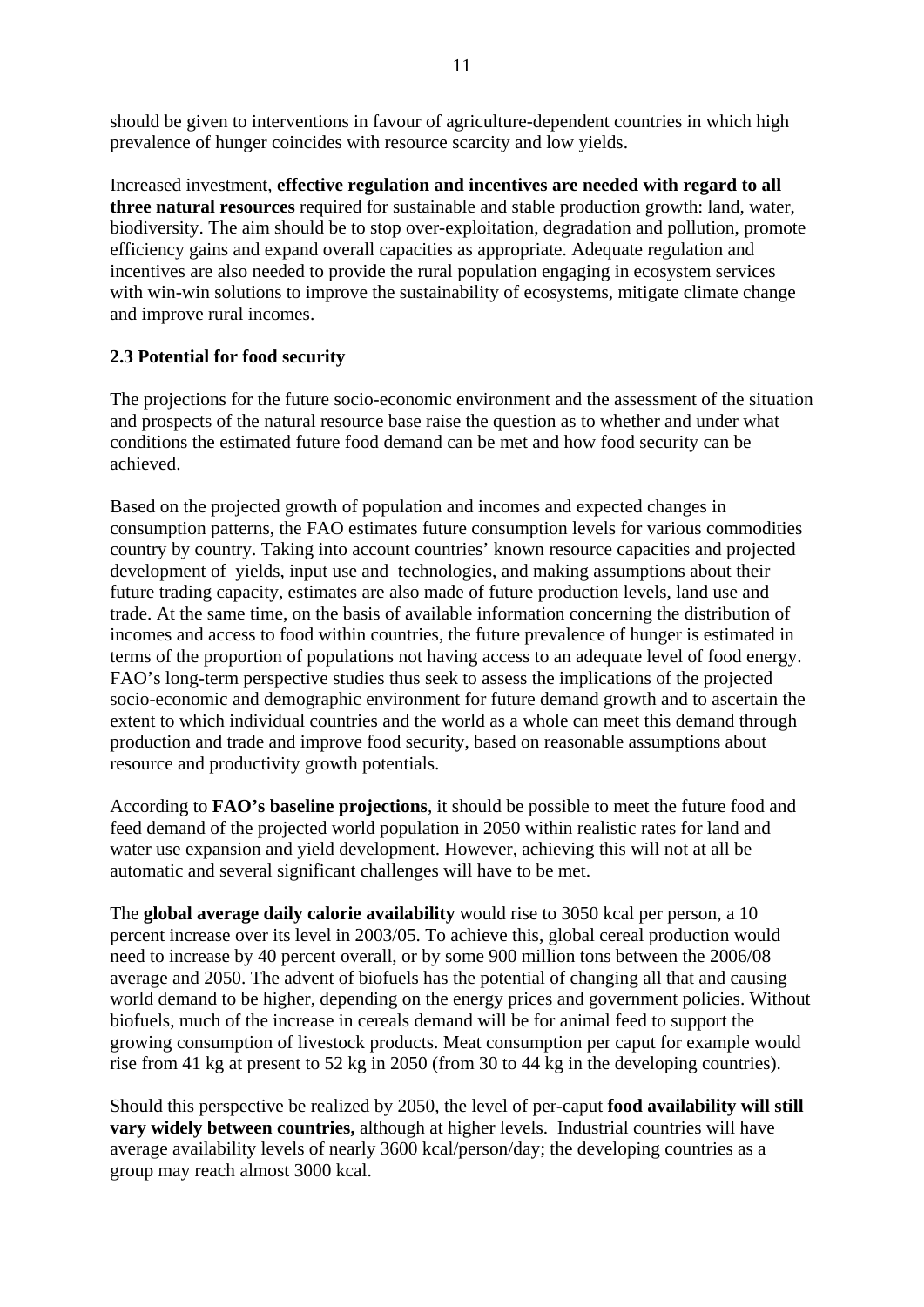

Source: FAO

To reach those levels of food availability, countries can **either increase production or increase net imports** of food or a combination of both. According to FAO's long-term projections towards 2050, today's group of developing countries is projected to provide most of the projected consumption growth by expanding their own production. However they will also increase their food imports significantly. For example, the developing countries' net imports of cereals are projected to more than double from 135 million metric tons in 2008/09 to 300 million metric tons in 2050. The developed countries will be able to increase their export potential accordingly. On their part, the developing countries will be growing net exporters of other food commodities like vegetable oils and sugar. Again, the advent of biofuels has the potential of altering these prospects as all three commodity groups are used as biofuel feedstocks.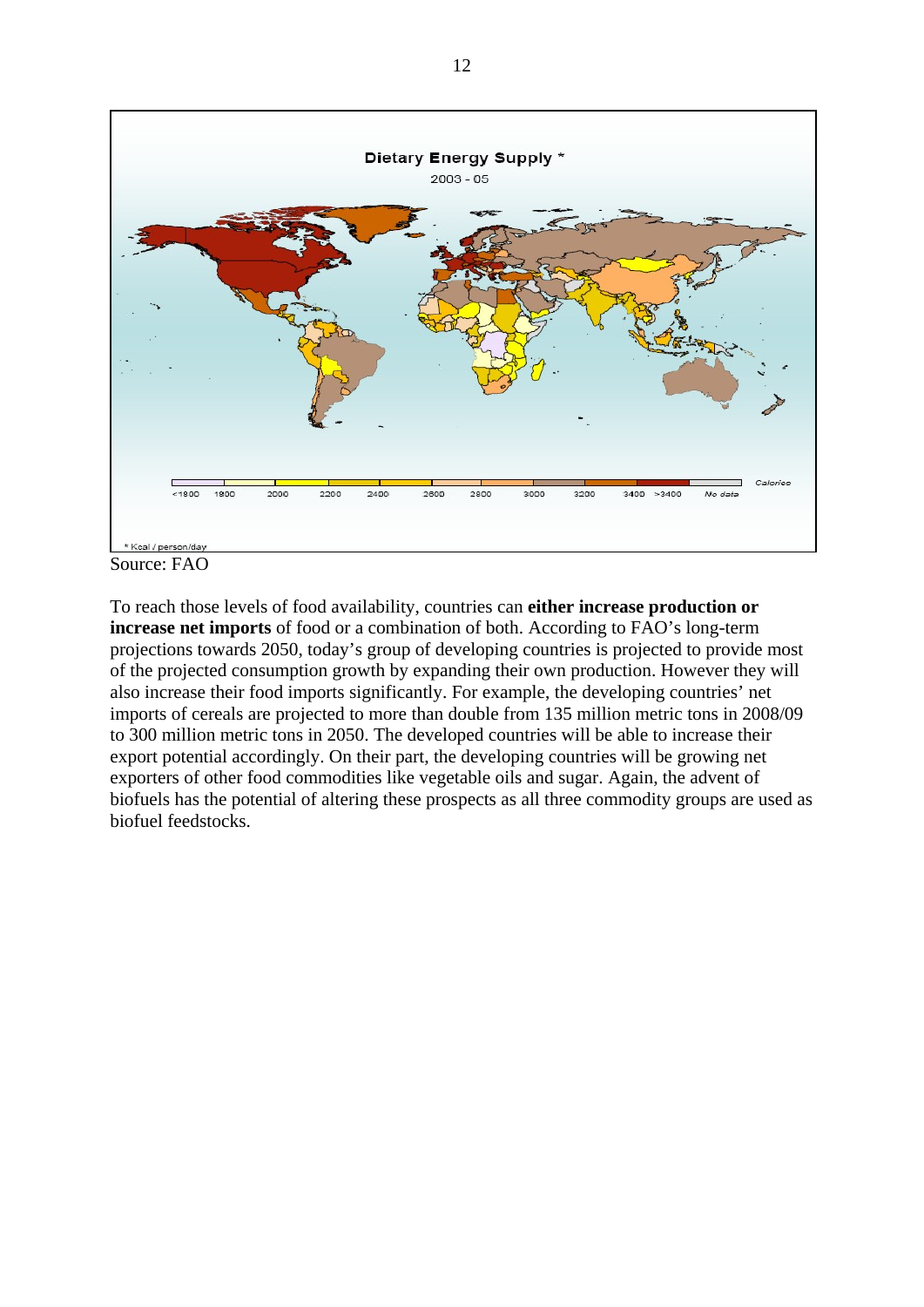





Source: FAO (2006)

Even if the intra-national distribution of incomes and purchasing power does not change significantly, the projected rather high average levels of food availability would imply that the **prevalence of chronic hunger** may recede considerably in most countries and problems related to over-nourishment may become an issue in more countries.

But unless there is a major shift in policy priorities hunger will not disappear. Considering only the prospects for supply and demand for food and feed (as expressed in the market), and excluding any eventual growth in demand for biofuels, the prevalence of chronic undernourishment in developing countries would decline to about 5 percent of their population by 2050. Five percent of the developing countries' population in 2050 would still be 370 million people, an unacceptably high number. Moreover, the average hides differences between countries. Sub-Saharan Africa as a whole would still be at 7 percent and some smaller countries could still have prevalence rates over 15 percent. For almost 400 million people even the projected 70 percent growth in output of food and feed (and eventually the additional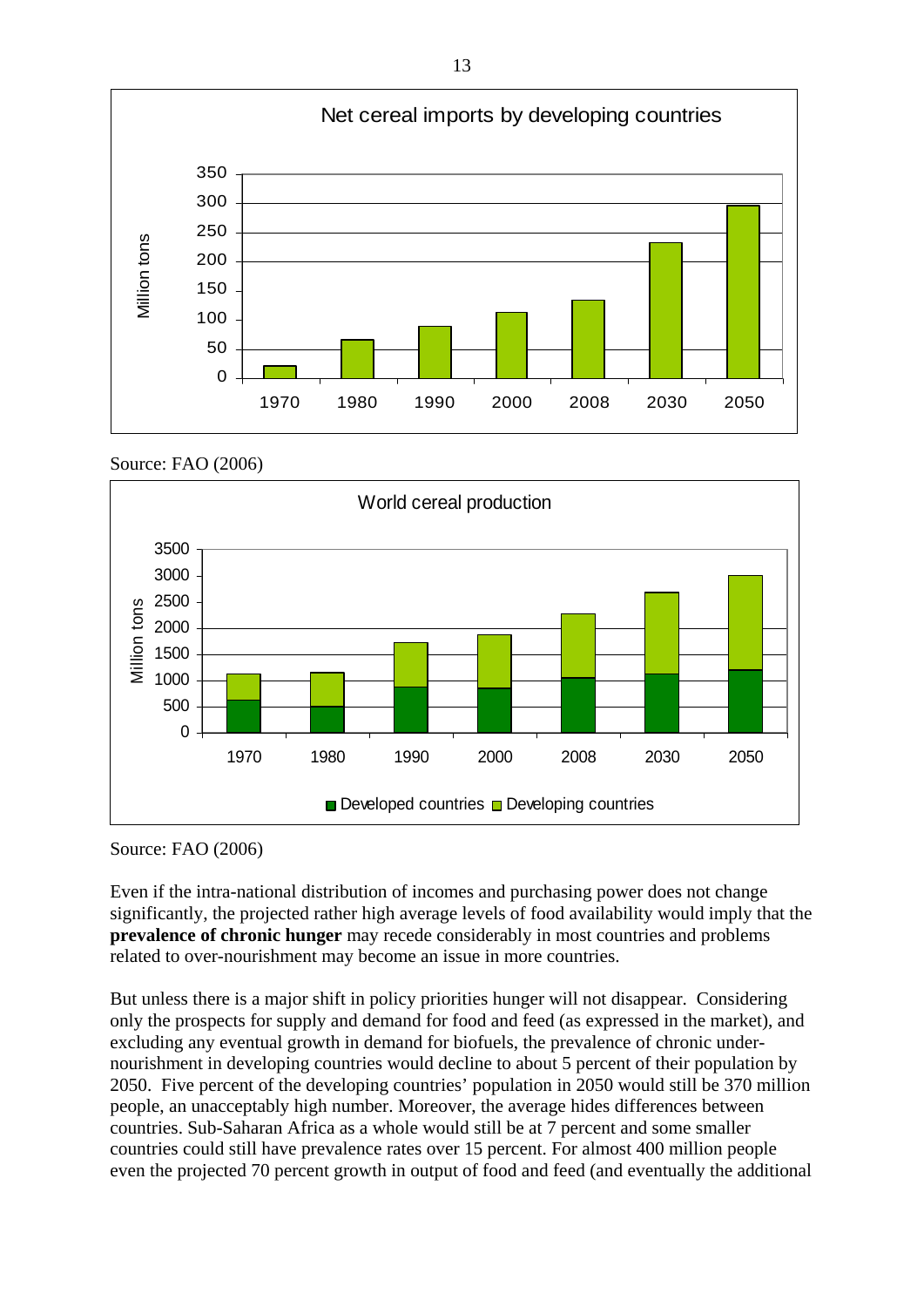volume of feedstock for biofuels) will not guarantee that they have access to adequate food. Their access to food will require a proper socioeconomic framework to address imbalances and inequalities. Extra efforts of public policy will be needed, be it in terms of additional productive employment inside or outside agriculture, structural reforms creating a more equitable income distribution or targeted social safety nets. Moreover, food production must be carried out in a way that reduces poverty and takes account of natural resource constraints.

IFPRI's long-term projections also indicate the possibility of significant improvements in the prevalence of pre-school child malnutrition, though not as far and with considerable interregional differences. South Asia and large parts of sub-Saharan Africa would maintain a relatively high prevalence.

In conclusion, under the assumptions made for the baseline modelling of the outlook towards 2050, **food security** for all could be within reach. The conditions under which this can be achieved are strong economic growth, global expansion of food supplies by about 70 percent, relatively high production growth in many developing countries achievable through growing capital stock, higher productivity and global trade helping the low income food deficit countries to close their import gaps for cereals and other food products at affordable prices.

It should be underlined, however, that these projections do not yet take into consideration the possibility of a more intensive **competition between food and energy commodities** for the limited land and water resources. As the recent crisis has demonstrated, under certain conditions (high oil prices, first generation biofuel technologies, government support in several countries), the production of biofuels can expand rapidly and contribute significantly to price increases and scarcities in the food and feed markets.

It is obvious that the positive vision presented here contrasts strongly with the reality of recent trends. **The number of chronically undernourished and malnourished people in the world has been rising, not falling.** FAO estimates that the number of chronically undernourished people has risen from 842 million at the beginning of the 1990s to over one billion in 2009. The recent increase was mainly the consequence of the recent financial crisis and the drastic food price increases and occurred although harvests had reached record levels.

The existence of hunger in a world of plenty is not only shameful and a violation of the human right to adequate food, **hunger and malnutrition also entail large economic costs**, severely compromising the productivity of individuals and, when more than 30 percent of the population are chronically undernourished as in many African countries, the growth of entire economies. In 2002, FAO estimated that, compared to business-as-usual, achieving the WFS goal of cutting by half the number of hungry people by 2015 would generate global annual incremental benefits of USD 120 billion during the period up to 2015.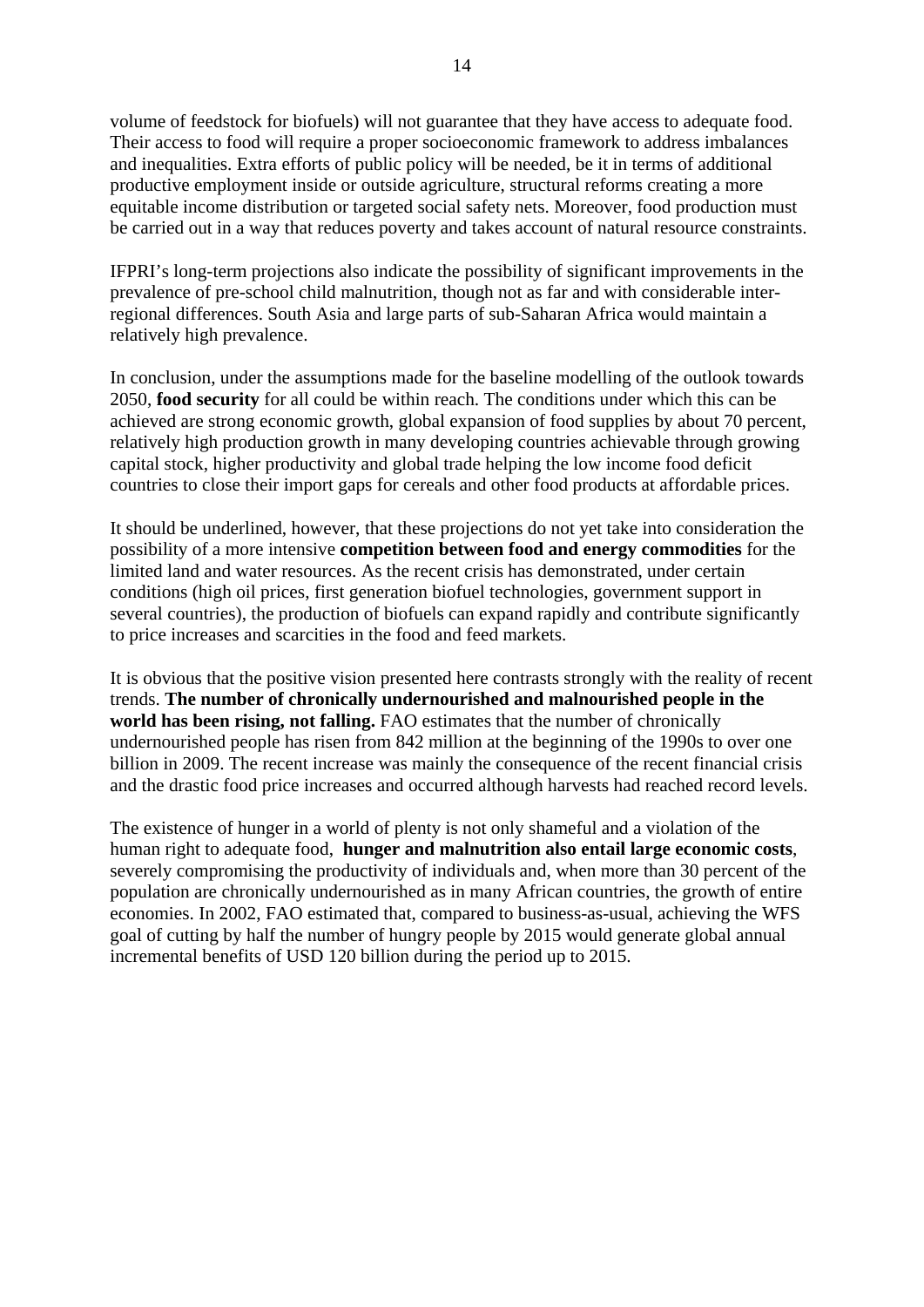The world is not on track towards the global goal of hunger reduction - number of hungry in millions



Source: FAO (2009)

It is noted that **a considerable number of developing countries have been successful in improving food security**. The common characteristics of their policies and strategies include political stability, good governance, strong economic growth, very much based on growth of agriculture in several of these countries, twin-track food security strategies and integration into world markets. Unless food security is made a high priority of public policy in more countries, those that are still faced with low food consumption levels and high prevalence of chronic under-nourishment may face the prospect of food insecurity persisting for a long time to come.

## **3. Pre-requisites for global food security**

Action is needed now to ensure that the required 70 percent increase in food production is achieved, and that every human being has access to adequate food. First, investment in developing country agriculture has to increase by at least 60 percent over current levels through a combination of higher public investment and better incentives for farmers and the private sector to invest their own resources. Second, greater priority has to be given to agricultural research, development and extension services in order to achieve the yield and productivity gains that are needed to feed the world in 2050. Third, global markets have to function effectively as food security for an increasing number of countries will depend on international trade and access to a stable supply of imports.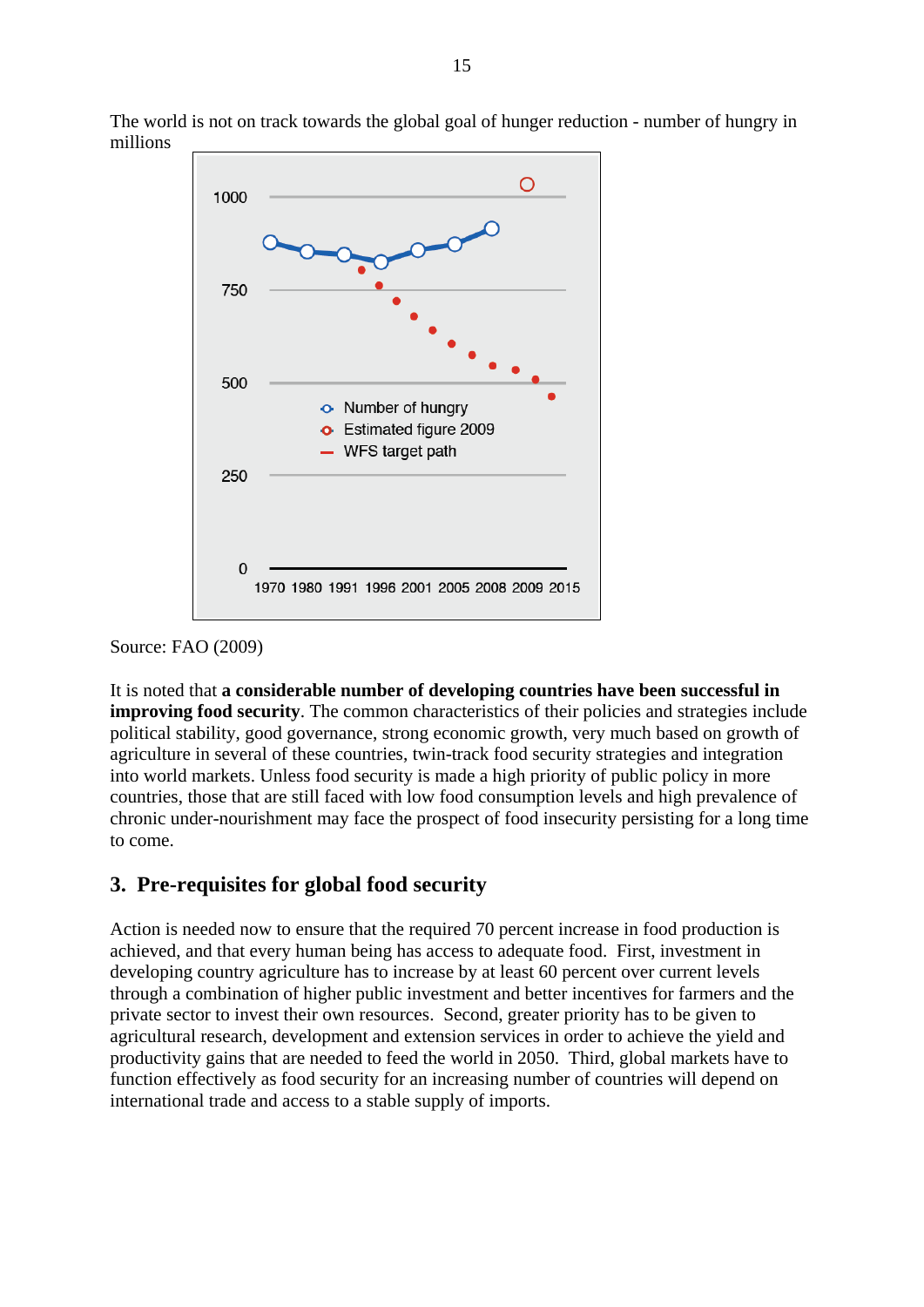## **3.1 Enhancing investment in sustainable agricultural production capacity and rural development**

Developing countries, in particular those with a high prevalence of hunger should **create conditions for a gradual increase of investments** in primary agriculture, up- and downstream sectors and rural infrastructure.

A key question confronting governments, farmers and the private sector at large is which **level and composition of investment** will be required to achieve the production needed to meet future demand. Related is the question whether the past and current trend of actual investment corresponds to those requirements. Several institutions have presented estimates of actual and required investment in agriculture.

FAO's experts, using a unit cost approach, have estimated total **capital requirements in developing countries needed to achieve future production levels** consistent with FAO's baseline long-term outlook for global agriculture in 2050. The estimates cover most capital items in primary agriculture and downstream support services, without distinguishing public versus private sources. According to these estimates, total average annual net investment required to deliver the projected production increases would amount to USD 83 billion, or an average gross investment, including the cost of renewing depreciating investments, of USD 209 billion, at constant 2009 prices. Of this, net investments in agriculture would amount to USD 83 billion net per year on average. These estimates exclude an eventual increase in demand for feedstock for biofuels.



Source: Schmidhuber et al. 2009

The global gap in what is required vis-à-vis current investment levels can be illustrated by comparing the required annual gross investment of US\$209 billion (which includes the cost of renewing depreciating investments) with the result of a separate study that estimated that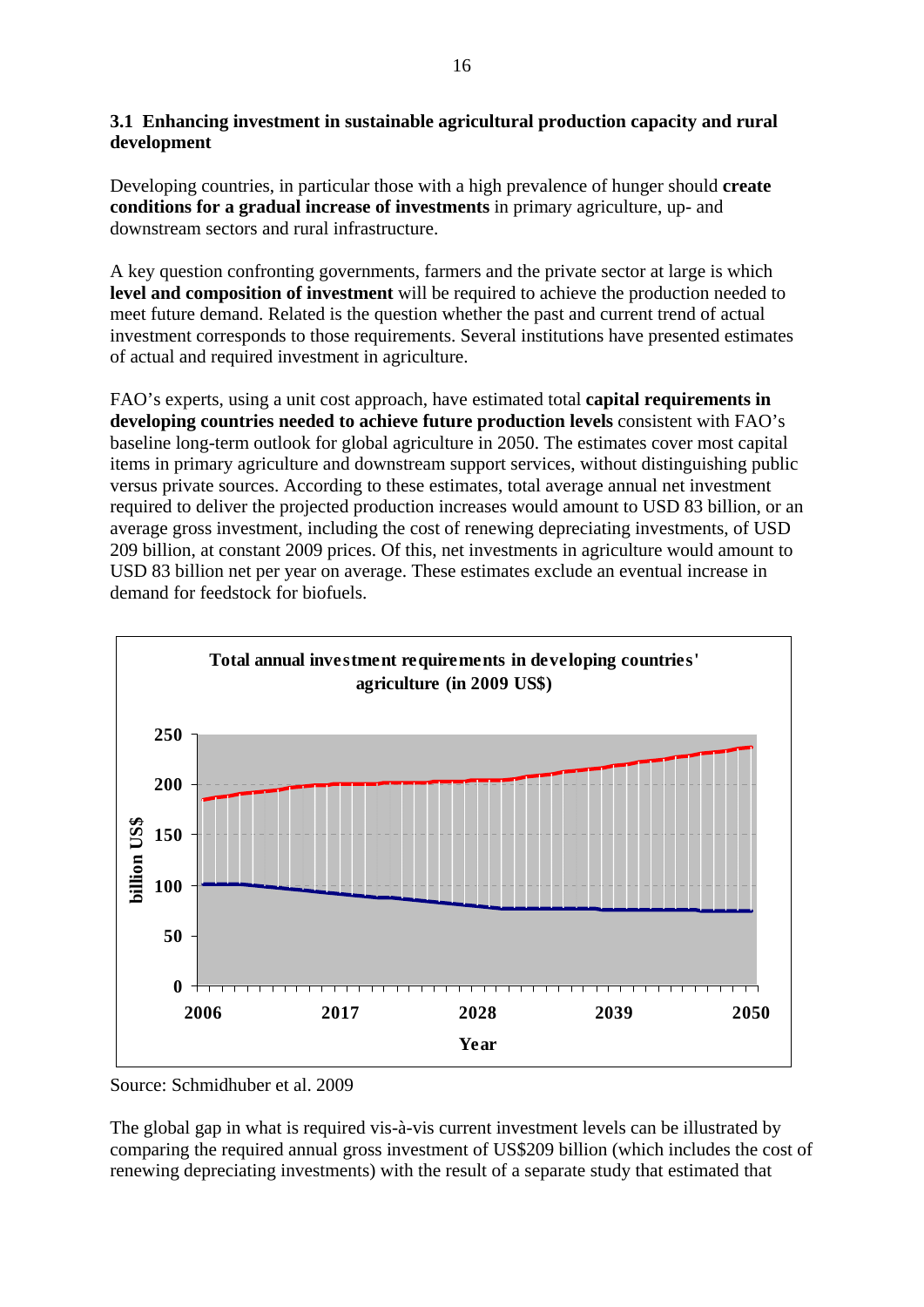developing countries on average invested USD 142 billion (USD of 2009) annually in agriculture over the past decade. The required increase is thus about 50 percent.

There is empirical evidence that insufficient investment in agricultural production of developing countries can have a severely **detrimental impact on their food security**. Recent research results show that, indeed, the agricultural capital stock per person active in agriculture has grown least in those countries with the highest prevalence and depth of hunger. In countries with more than 20 percent of the population undernourished, growth in the agricultural capital stock has been outstripped by population growth, resulting in a reduction in the level of capital per person active in agriculture. The same is true for countries with a particularly high depth of hunger. Investments have been particularly low and the capital-labour ratios have been declining in countries of sub-Saharan Africa and South Asia with the highest prevalence and depth of hunger. Unless higher investments are made, the majority of the poor in these countries cannot introduce technical change and increase labour productivity.

A related study presented by IFPRI, using a unit cost approach, calculated incremental public **investment requirements to achieve Millennium Development Goal Number One** of halving the proportion of poor and hungry people by 2015 in all developing countries. The IFPRI estimate, covering agricultural research, irrigation and rural roads, amounts to USD 28.5 billion per year, which would actually double the amount of a baseline scenario. The authors underline that achieving MDG1 will also require additional investments in complementary services, such as secondary female education and access to clean water.

Future investments are expected to support a growing **substitution of labour with capital and moderate total factor productivity growth**. There would be marked regional differences, however. In sub-Saharan Africa, for example, agriculture would remain dependent on labour-intensive, capital-saving forms of small-scale agriculture and investment in irrigation will be particularly important.

**Government expenditure on agriculture**, focusing on transportation and market infrastructure, on research and/or irrigation, is positively correlated with capital formation. It strengthens incentives for the private sector, in particular farmers, to invest in productive assets. It has been shown that while the level of government expenditure may have a significant effect, changes in the composition of such expenditures, for example from subsidy payments to expenditures on public goods, may have a much more significant effect on rural incomes and income distribution.

The need to significantly increase the volume of **Official Development Assistance (ODA) for agriculture and rural development** has been underlined by various international organizations and at highest political levels. ODA can enhance the effectiveness of public funding. Given the common purpose of public resources from domestic and from international sources, both could be made complementary through effective coordination and joint targeting and monitoring in line with the Accra Agenda for Action. To create stability, and as a matter of equity, developed countries could consider a proposal made at the Expert Meeting in June 2009 to pledge additional ODA to agriculture at the level of a given share of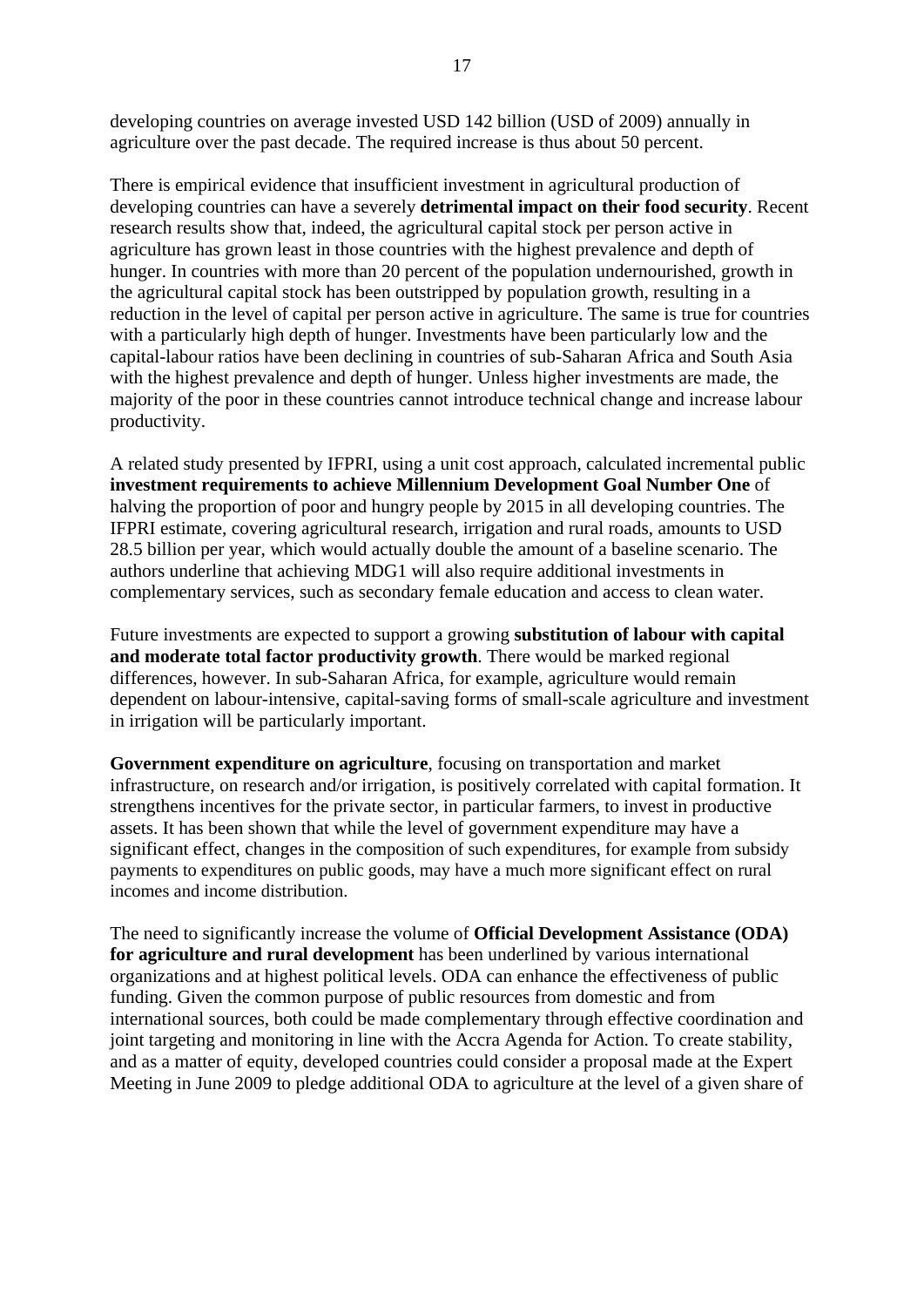

#### **Official Development Assistance 1980 – 2007 (USD million)**

**Proportion of total ODA on Agriculture 1980 – 2007** 



Source: OECD

Countries need to **improve the rural investment climate** through improvements in institutions, stability and transparency. There is also a need to increase public investments in rural areas of developing countries. Public investment has a decisive role in generating a supply of public goods which is conducive for private investment and for improving smallholder technology.

**Foreign Direct Investment (FDI)** in agriculture, forestry and fishing has been less dynamic than FDI in other sectors. However, more recently, investors of different size and corporate structure have become active at all points in the global value chain, from input supply, seed propagation, production on the farm, basic processing, trading and logistics, processing and retailing. There had been a significant increase in the food and beverage sector in the last few years. The main products targeted by trans-nationals included corn, cotton, dairy products, floriculture and fruits, meat and oil crops, rice, soybeans, sugar-cane, vegetables and wheat.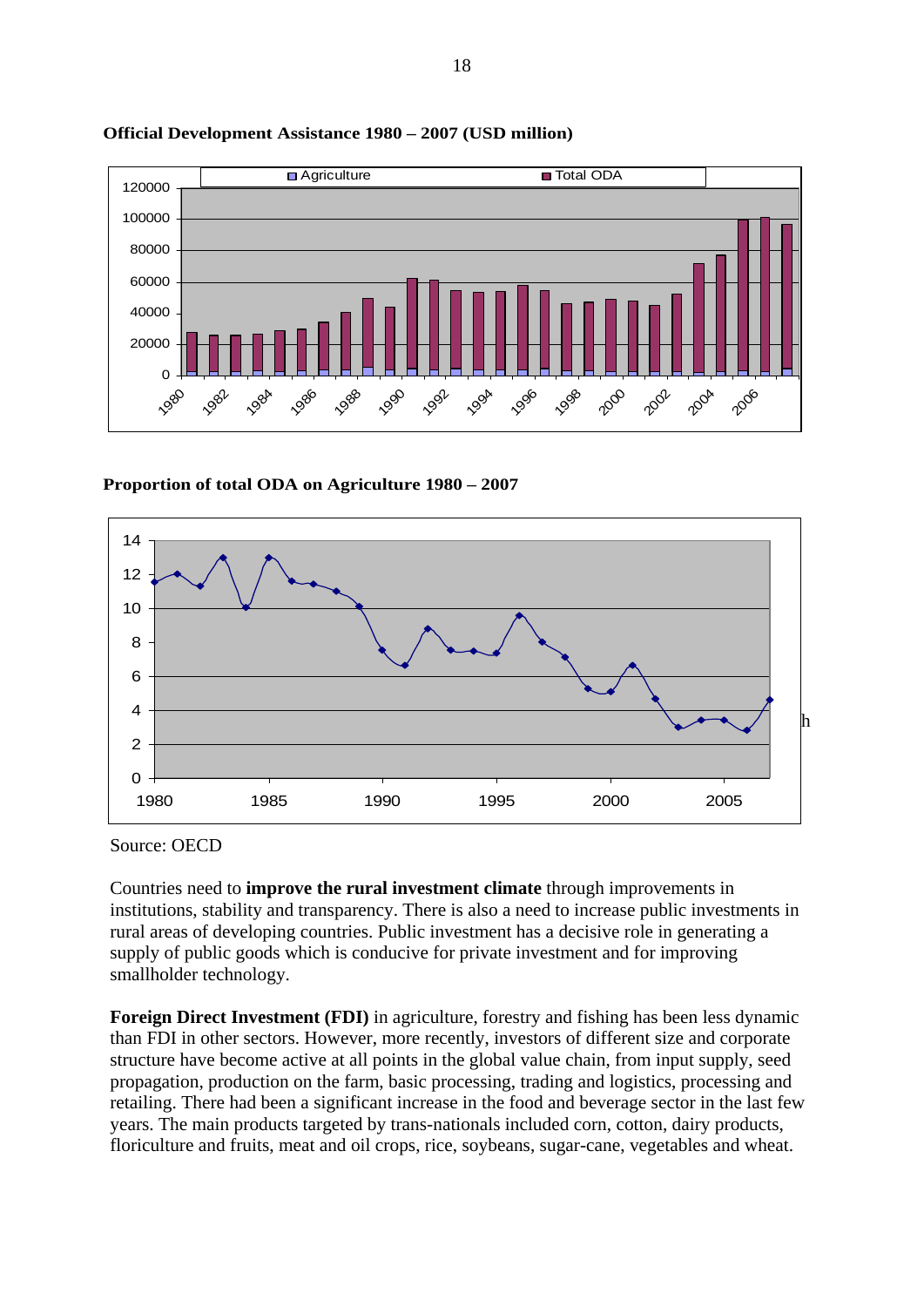Most of the investing companies have been based in United States and Europe, but also some North African and Middle Eastern countries, China and South Africa.

Foreign investors seem to be particularly interested in making **direct investment in land**, either through outright ownership or long-term leases. Purchases and leasing of agricultural land in Africa by foreign investors for food production in support of their food security strategies has attracted most attention recently, but it is only one of a variety of actual or planned investment flows. This development involves complex and controversial issues – economic, political, institutional, legal and ethical – that need to be addressed by policymakers. These relate to effects on food security, poverty reduction, rural development, technology and access to resources, especially land. Developing countries also need to improve their capacity to **manage the process of foreign investment** in land and processing industries. The policy of the host country is critical in determining the rules for such investments, including standards for short, medium and long-term contract farming arrangements and the form of land tenure. The possibility of an international Code of Conduct could be explored in this rapidly changing field.

## **3.2 Promoting technology change and productivity growth**

World agriculture has been able to meet the rapidly growing global demand for food, feed and fibre over the last half century at real agricultural prices that were falling for much of the time, at least until the mid-80s. This was only possible due to sizeable **agricultural productivity growth**. However, in recent years, yield growth rates have slowed down notably in many countries and for major commodities. In particular, the growth rates of cereal yields have been falling since the Green Revolution years. It dropped from 3.2 percent per year in 1960 to 1.5 percent in 2000.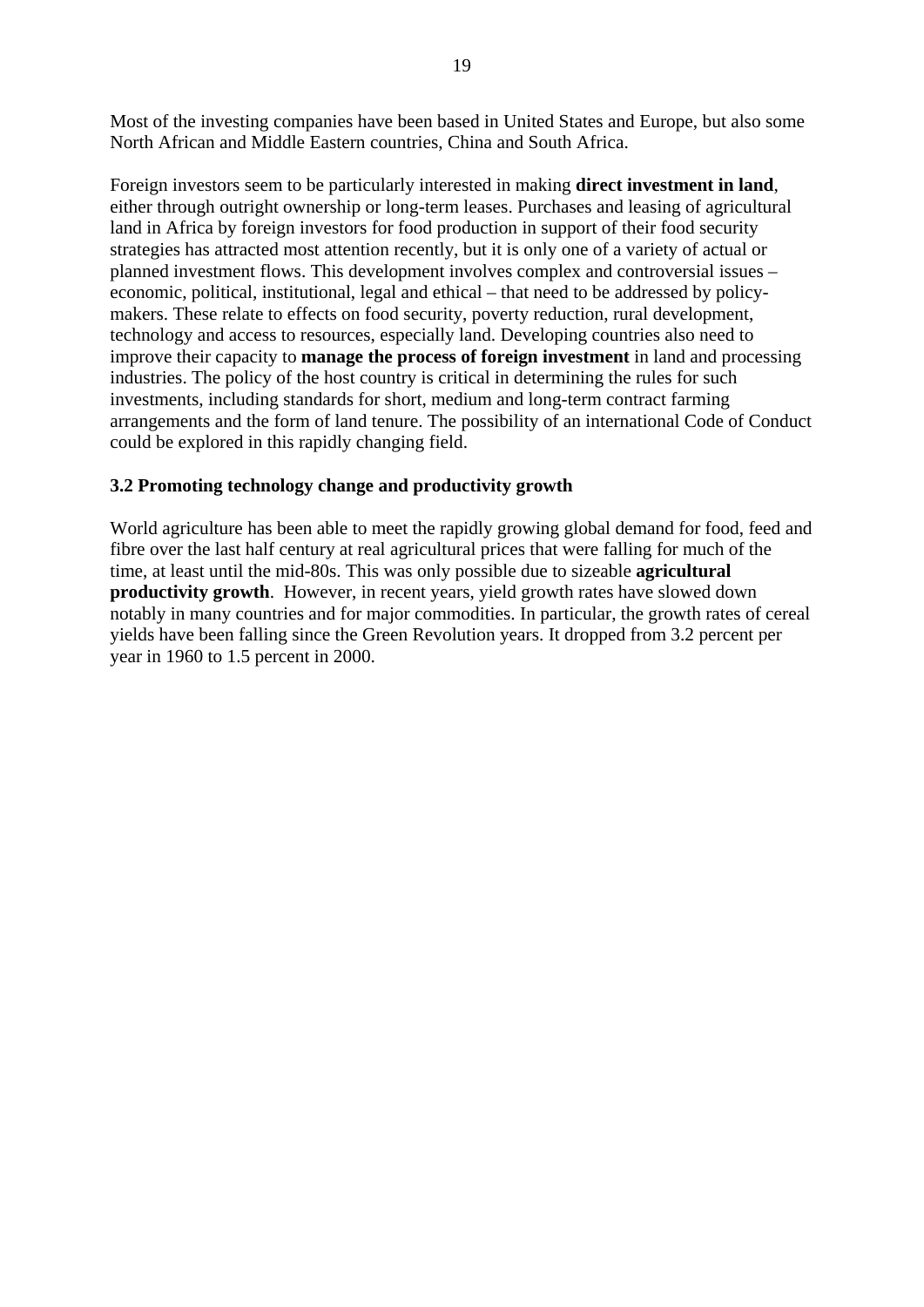

Growth rates of yields for major cereals, 1960 - 2000

Source: World Bank (2008)

Numerous studies have shown that investment in **agricultural research and development (R&D) can generate extraordinary high rates of return**. Nevertheless, under-investment in agricultural R&D in many developing countries has continued. Total global investment in agricultural R&D totaled USD 41 billion in the year 2000. The public sector accounted for 59 percent and the private sector 41 percent. Most private sector research was carried out in developed countries and tended to be focused on the requirements of commercial farmers in well-developed regions. Public sector R&D still dominates in developing countries and is more focused on basic research and the improvement of staple food and minor crops. Public investments in agricultural R&D worldwide grew from USD 16 billion in 1981 to USD 23 billion in 2000. There were large differences between and within regions: While public investments in the Asia-Pacific (driven by China and India) region more than doubled over this period, investments sub-Saharan Africa only grew at an annual average of 0.6 percent from 1981 to 2000 and actually fell during the 1990s. Agricultural R&D investments are increasingly concentrated in a few leading countries in each region.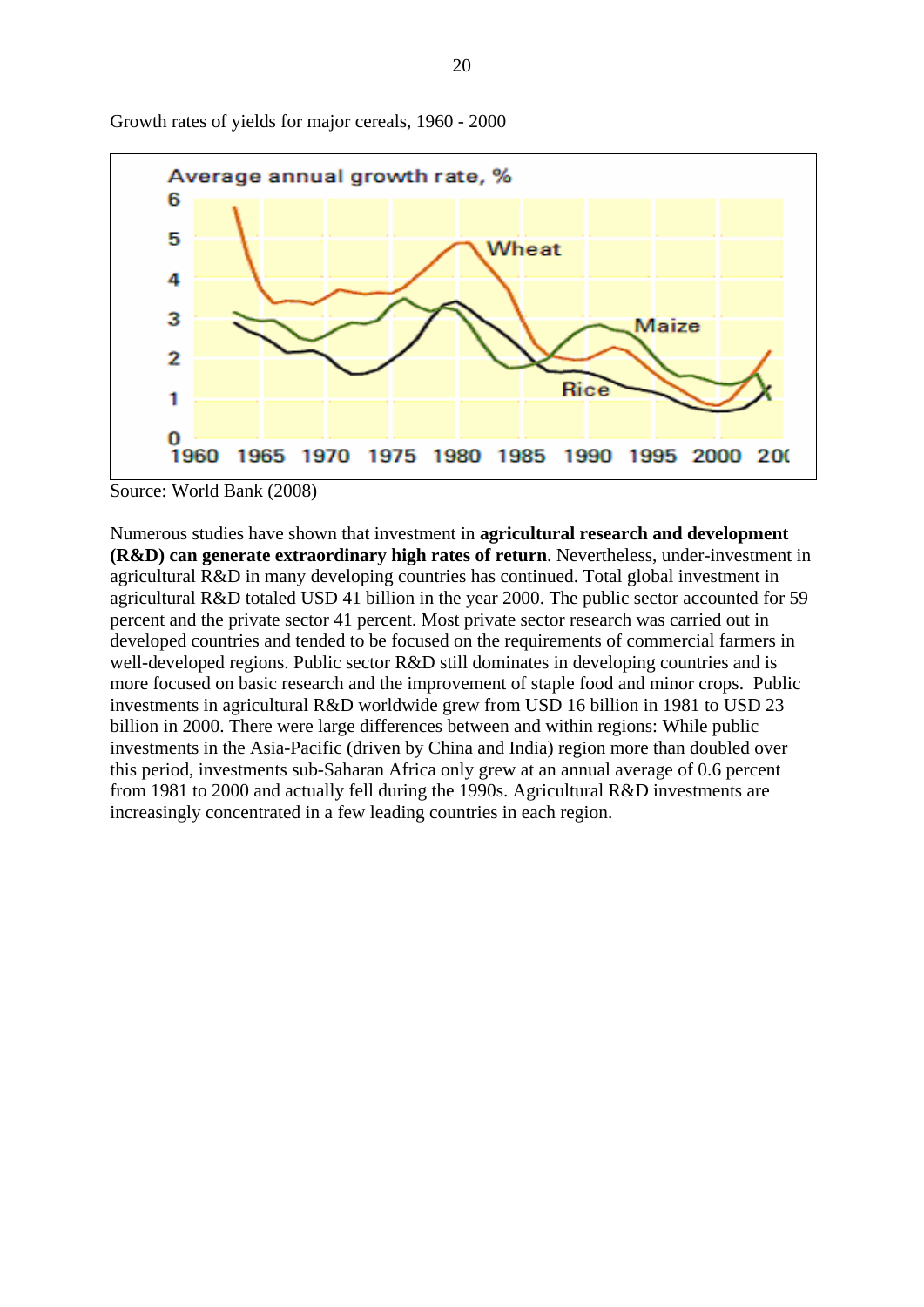

Annual growth rates in agricultural R&D, by geographic area

Low levels of private investment in research are sometimes explained by market failure to appropriate the benefits from private investment in small markets. However, such situations, which are typical for many small countries and commodities with limited geographical spread, should be even more reason for strong public investments in agricultural research, both with national and international funding. Where countries are small, international cooperation in concrete R&D projects can provide significant scale economies. In particular, the CGIAR needs to be further strengthened. In order to encourage private sector investment in breeding and seed systems, plant breeding intellectual property rights need to be clearly defined.

The **suite of technological options should be as broad as possible**, ranging from new plant varieties and animal breeds better adapted to changing conditions; to farming systems with improved water- and labour-saving technologies; reduction of losses and waste; and natural resource management. Technological advances are particularly needed in the staple crop sector. Preference should be given to technologies promising **win-win combinations** of enhancing productivity and sustainability managing natural resources, for example conservation farming approaches based on no tillage.

It is not enough to ensure that future yields are high in some high-potential countries which can export surpluses to deficit countries. Rather, improvement of productivity and resilience of production systems is of particular importance in **countries with limited import capacity** and, within countries, in those areas where productivity growth in agriculture is essential for raising rural incomes, improving access to food for the poor and enabling local agriculture to compete better with low-price food imports.

Source: Beintema and Elliott, 2009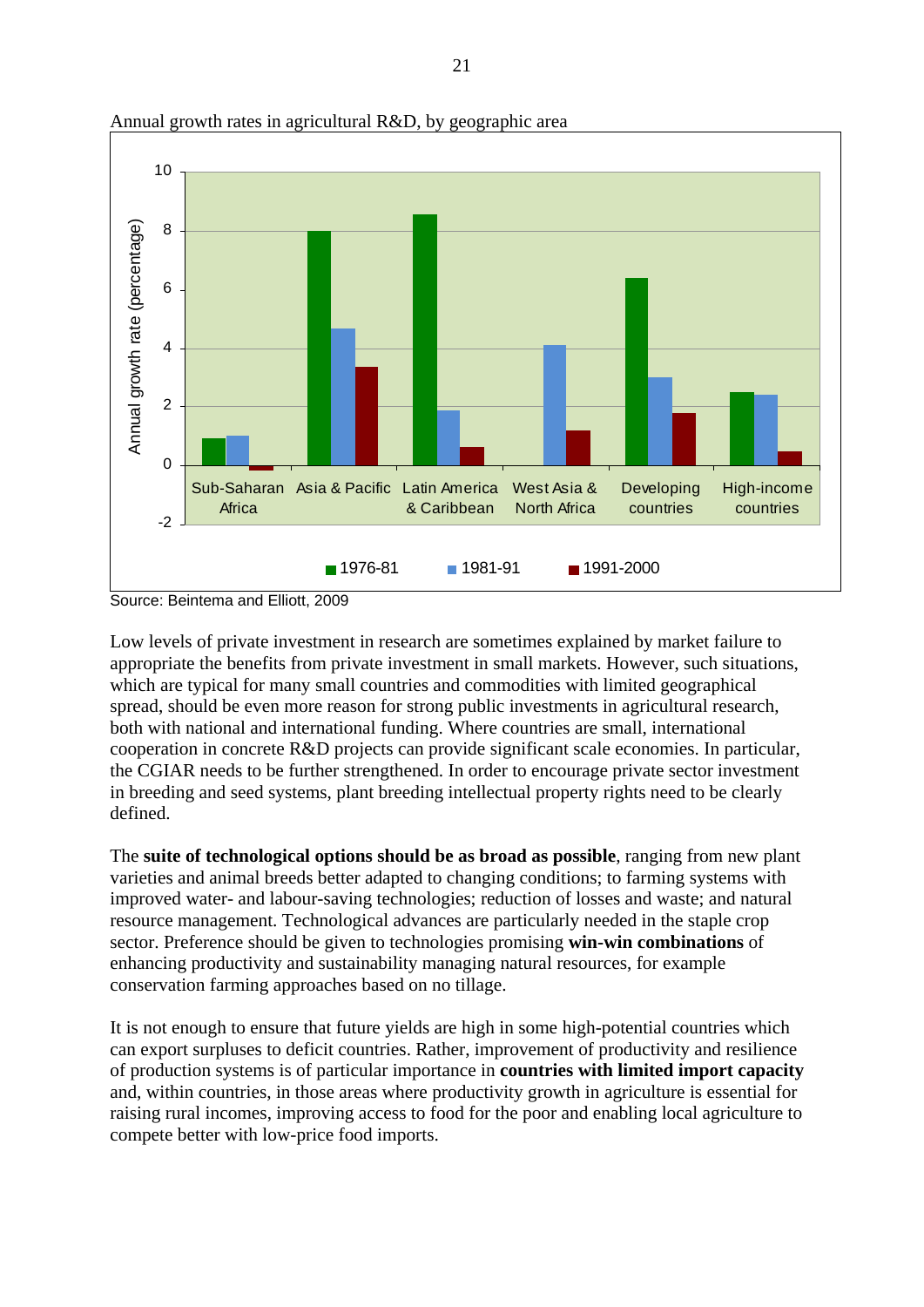

Variant progress in maize yields, 1980 – 2007

Source: FAOSTAT

Even at current levels of technology**, large and economically exploitable yield gaps** remain in many places. In sub-Saharan Africa, in particular, there are indications of yield gaps which could be exploited with given varieties and with known practices. Cereal yields in Africa have grown little and are still at around 1.2 tonnes per hectare, compared to an average yield of some 3 tonnes per hectare in the developing world as a whole. Fertilizer consumption was only 13 kg per ha in sub-Saharan Africa in 2002, compared to 73 kg in the Middle East and North Africa and 190 kg in East Asia and the Pacific.

There are many **reasons why yield gaps exist**. One is that farmers do not have sufficient economic incentives to adopt yield enhancing seeds or cropping techniques. This may be explained by numerous factors, including lack of access to information, extension services and technical skills. Poor infrastructure, weak institutions and discouraging farm policies can also create huge obstacles to the adoption of improved technologies at farm-level. Other factors can be that available technologies have not been adapted to local conditions. Solutions lie with public sector investments in infrastructure and institutions, and sound policies to stimulate adoption of technologies that reduce costs as well as improving productivity, thus increasing agricultural incomes. Changes in crop management techniques can also help closing yield gaps. Plant breeding plays an important role in closing yield gaps by adapting varieties to local conditions and by making them more resilient to biotic (e.g. insects, diseases, viruses) and abiotic stresses (e.g. droughts, floods). Studies estimated that the global yield loss due to biotic stresses averages over 23 percent of the estimated attainable yield across major cereals.

The technology challenge also extends to the **up- and downstream sectors**. Transforming developing economies in particular need research and extension services to ensure that traders, processors and distributors have access to a broad choice of technologies that are competitive and comply with food safety and quality standards.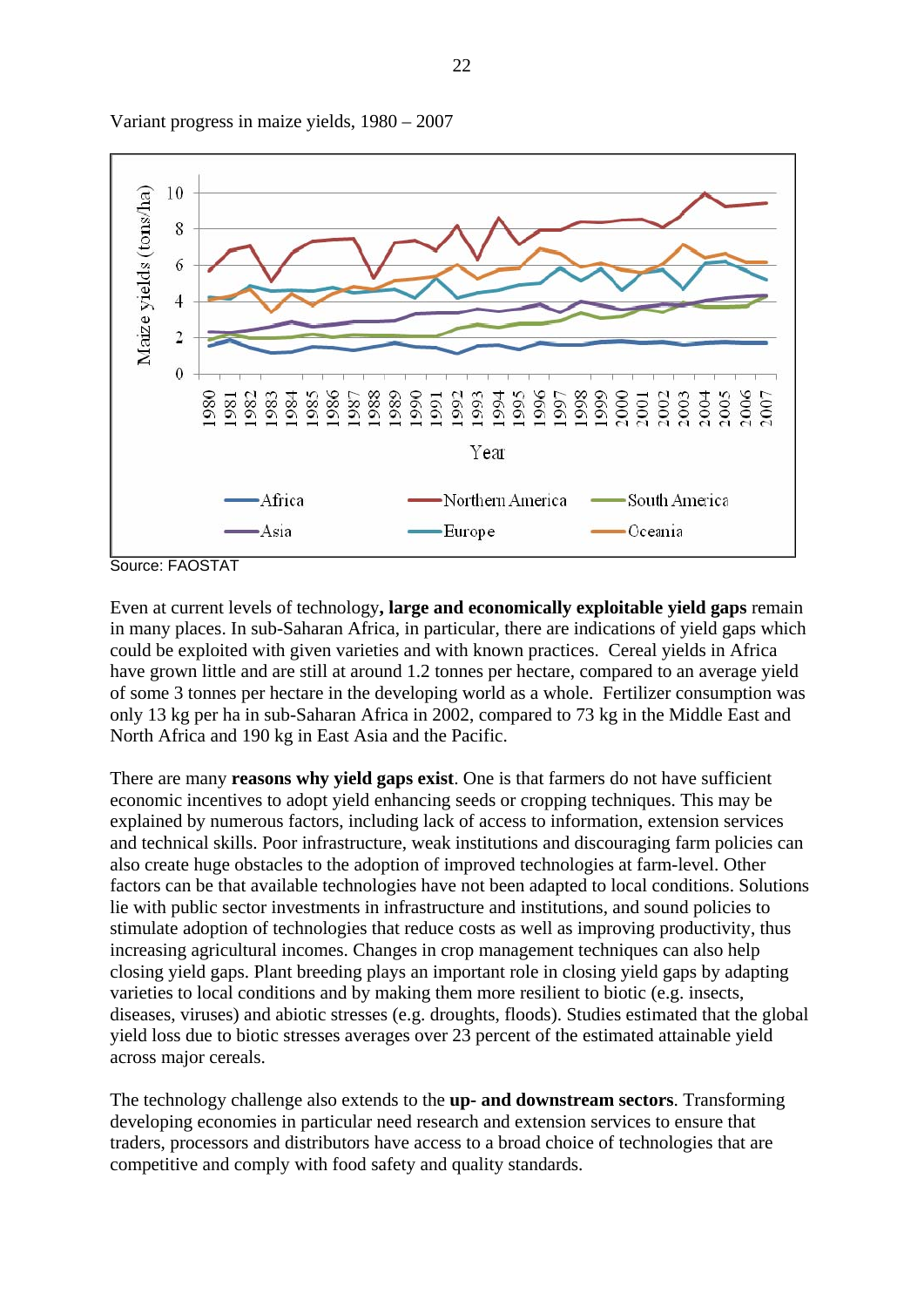In 2008, genetically modified crops were cultivated on 800 million hectares in 25 countries (15 developing and 10 developed countries). Herbicide tolerant soybeans are the major genetically modified crop, occupying 53 percent of the totally area under genetically modified crops, followed by maize (30 percent), cotton (12 percent) and canola (5 percent). So far, the acceptability of transgenic crops continues to be controversial in many societies, including those of developing countries. In others, the related trade risks are considered too high. To date, many developing countries do not have the technical and regulatory capacity to assess the benefits and costs of modern biotechnology in their domestic agriculture and eventually to monitor the inclusion of transgenic crops in their agriculture. However, some major developing countries (China, Brazil, India) have been making great strides in agricultural R&D.

Spreading knowledge, skills and technology is a major challenge. In many countries, extension services have been cut, in others the knowledge base and extension services have been hard hit by HIV-AIDS. Agricultural extension programmes are meant to ensure that information on new technologies, plant varieties and cultural practices reaches farmers. In many regions of the developing world, women form the majority of farmers, which means particular efforts need to be made to factor the needs of women into dissemination and capacity development programmes. However, in the developing world it is common practice to direct extension and training services primarily toward men. A recent FAO survey showed that female farmers receive only five percent of all agricultural extension services worldwide and that only 15 percent of the world's extension agents are women. Policies have been based on the assumption - proved wrong by studies - that information conveyed to the male head of a household would be passed on to its female members. Apart from extension services, Farmer Field Schools are proving an effective means to spread knowledge, while information and communication technologies (ICTs) also look very promising tools for information dissemination.

#### **3.3 Trade, markets and support to farmers**

The recent world food crisis of 2007-2008 provided a clear reminder that the global food and agricultural system, including current national agricultural trade policies and world trade rules, is highly vulnerable. The **risks associated with this vulnerability and with the realistic possibility of a re-occurrence of extraordinary price spikes and scarcity on world markets** necessitate, *inter alia,* a reconsideration of the factors that drive long-term agricultural trade, including a possible reform of the global agricultural trade rules.

As is well known, real world market prices of major cereals, oilseeds, vegetable oils and livestock products had been on a declining trend over the past 30 to 40 years. However, the rate of decline had slowed, and not just recently, but since the early 1990s. In fact, a number of factors seem to have gradually created a **situation of tightly balanced supply and demand**: growing world demand, especially in developing countries, for basic food as well as high value commodities; slowing rates of productivity growth; rising energy prices and conversion of agricultural feedstock into biofuels. Under such tightening conditions, it may take just a single shock such as a crop shortfall, commodity speculation or a short-term energy price increase to create a major price spike. The recent spike involved all three and was further aggravated by policies such as export restrictions or bans, through which various countries tried to keep their domestic prices low in favour of their own consumers.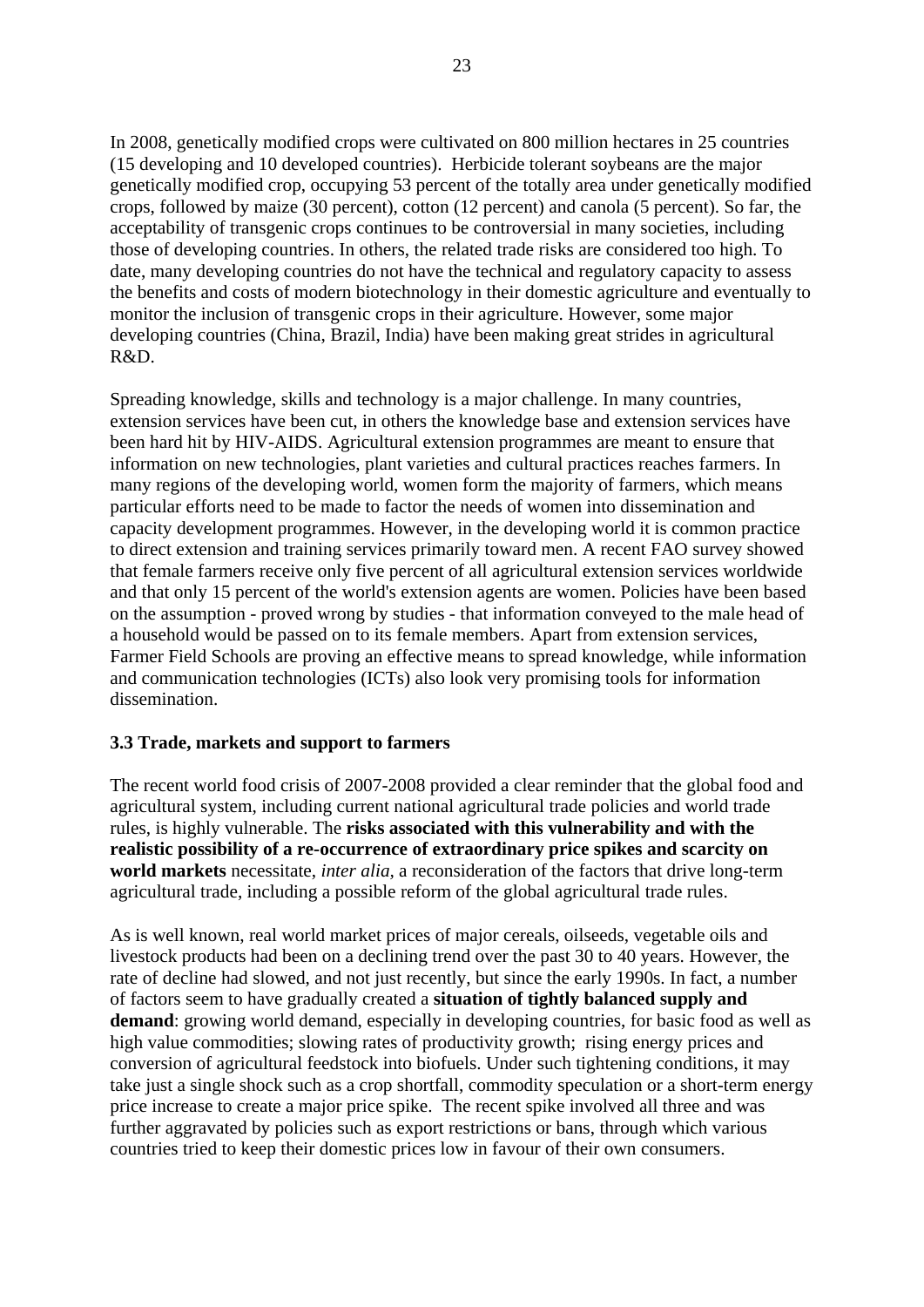The **medium to long-term outlook for agricultural commodity prices** will be determined by the prospects for the continuation of the major factors that contributed to the tightening of markets. Whereas overall demand growth is expected to slow further globally, demand for some income-sensitive products will grow faster, in particular in developing countries. This could keep the demand-supply balances tight. Insufficient investment in productive capacity, including research for faster productivity growth in the developing countries, would keep supply elasticity low and markets tight. Another factor which may keep prices firm in the medium term is further demand growth for biofuels. In conclusion, available mid-term to longer-term projections, for example by OECD/FAO and IFPRI, indicate that prices may stay above pre-2006 levels, at least in the medium term.



Outlook for world crop prices to 2018; index of real prices;  $1997 = 1$ 

Source: FAO-OECD Outlook (2009)

Several factors point to the **risk of growing price volatility**. The first, production variability, certainly contributed to the recent spike, but has generally become less and less pronounced at global level in recent decades. Other drivers of price volatility include the instability of the US dollar exchange rate, macroeconomic instability, unstable oil prices and inward-looking country policy reactions to certain world market events, such as export constraints in times of high prices. The overall conclusion is that global food commodity markets are likely to stay volatile in the foreseeable future.

**Low-income food deficit countries need to reduce their vulnerability to international market shocks** - and this preferably not through erection of new trade barriers but through investment in productive capacity and risk management. So long as they do not succeed in improving their overall economic and socio-political stability, they are likely to remain dependent on short-term external assistance. Many of them, especially LDCs in Africa, have become more food-import dependent without becoming more productive in their own agricultural producing sectors, or without expanding other export sectors to be able to counteract their import dependency. As a result, they have become more exposed to international market instability with the result that poor households are extremely vulnerable to the risk of short-term increases of prices of basic food stuffs.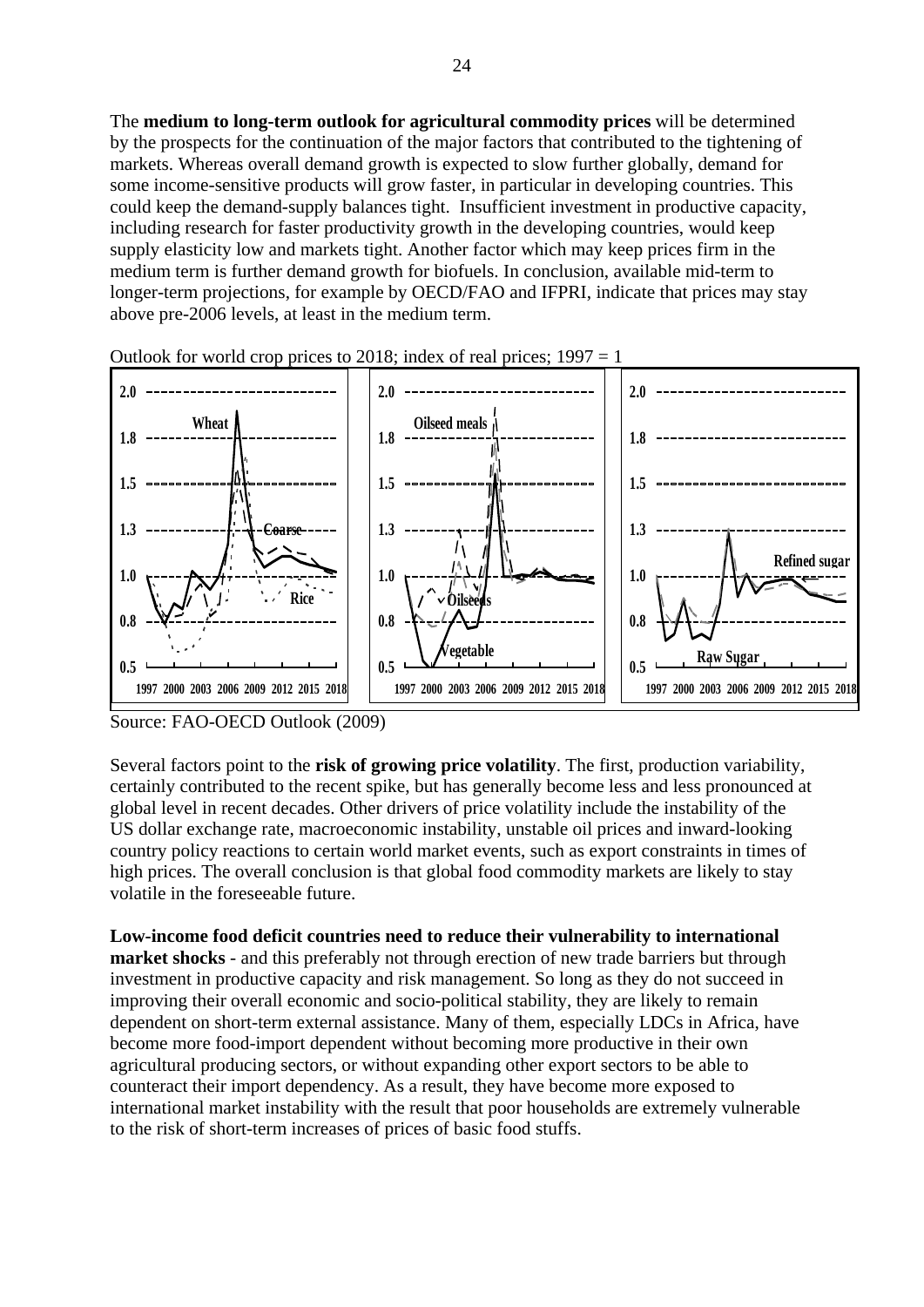In recent years many developing countries have improved price incentives for agricultural producers by reducing historical policy biases against agriculture. In developing countries farm policies have been driven largely by the need to accelerate a transition from low income agrarian structures to more developed industrialized and service-oriented economies. At early stages of this transition the policies adopted usually aimed at keeping food prices and hence wages low. The overall effect of such policies, as measured by Nominal Rates of Assistance (NRA), that have been computed for a large number of countries and products in a recently completed World Bank project on agricultural distortions, has been largely to tax agricultural producers (namely negative NRAs). In the process, the agricultural sectors in many countries have faced negative policy biases, low growth rates, and high poverty incidence, while inducing increasing import dependence. At later stages of the transition, namely when average incomes grow (typically at a per capita income level of USD 8000 or more), and the share of farmers in total employment declines, the farm support policies in developing countries seem to turn positive and follow patterns similar to those of now developed countries, namely NRAs increasing as the share of agriculture in the economy declines and average agricultural and total incomes increase



Relation between nominal rates of assistance in agriculture and per caput incomes in developing countries

#### Source: Masters 2009

While overall **OECD support to farming** has been stable over time, periodic reforms since the onset of the Uruguay Round have changed the relative weight of different policy instruments, with increased reliance on decoupled support. According to OECD, from 1986- 87 to 2005-07, the value of OECD agricultural production increased by 53 percent while total producer support increased by 10 percent. The ratio of producer support to the value of production declined from 40 to 29 percent. Market price support and payments based on output have decreased. Combined, support based on commodity output accounted for 82 percent of total support in 1986-88; in 2005-07 it accounted for 55 percent. Consequently, the aggregate trade-distortion coefficient for OECD agricultural support declined from 0.96 in 1986 to 0.74 in 2007.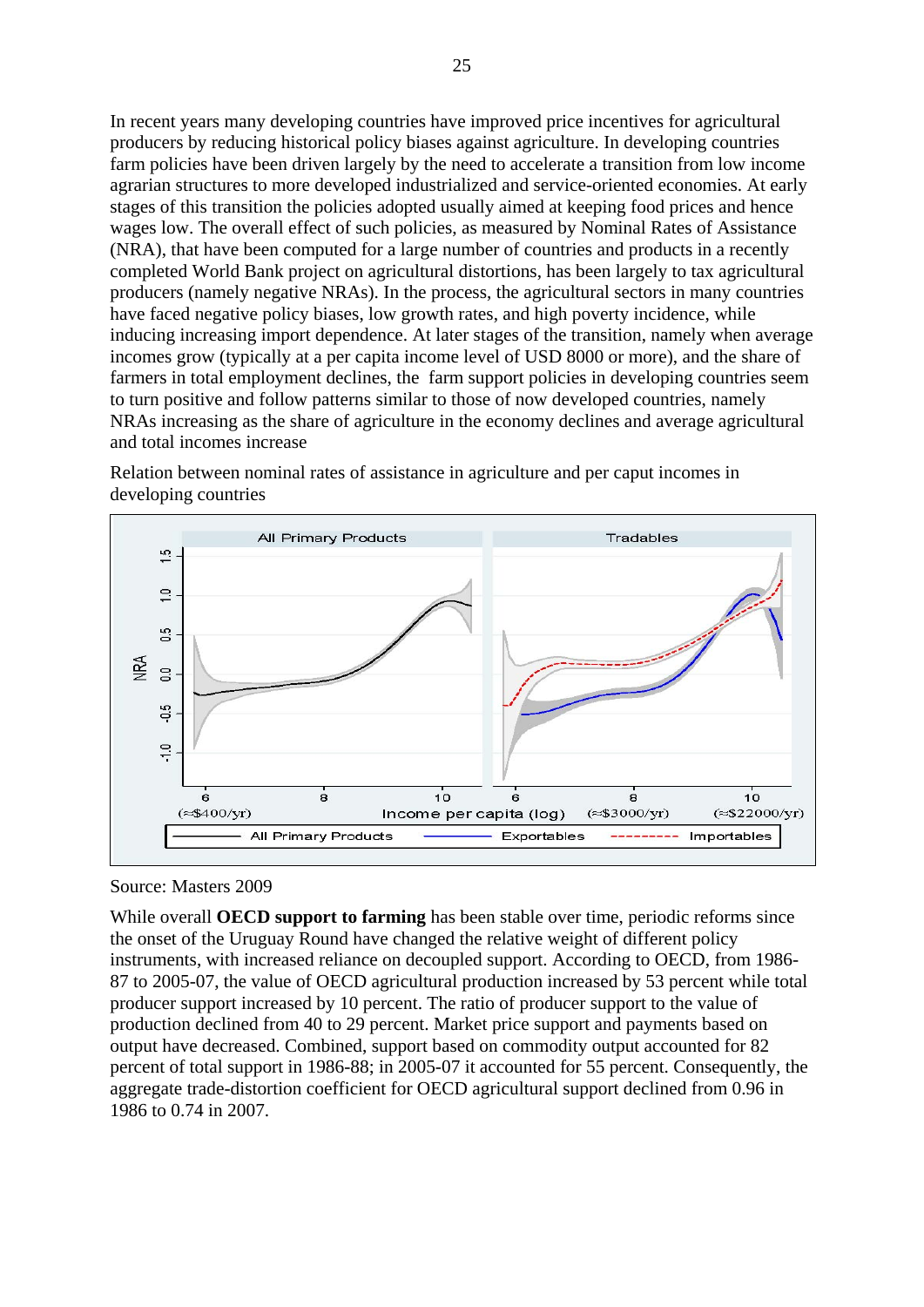

OECD Agricultural Support, 1986 – 2007

Source: Skully (2009)

Payments based on area, historical entitlements, input constraints, and total historical farm income are decoupled from current production decisions and hence have a lesser impact on production and trade. The decoupled payments can also be viewed as an exit strategy from farming for many developed country farmers. Decoupled policies could include not only support for land set-asides, but also support for technology and farm human capital skills, incentives to maintain set-aside land in production ready and environmentally sustainable condition and other similar policies, and could be a powerful alternative to physical and very expensive commodity reserves, which are not only hard to organize, but also very questionable in their effectiveness. Productive land set-aside can be brought into physical production in high-income countries within 6 to 10 months (the recent supply response is evidence to that), providing a powerful reserve to any future food shortages, while at the same time not distorting current global markets with overproduction.

There is a need to move towards a **global trading system that contributes to a dependable market for food, feed and fibre**, focuses on eliminating trade barriers and ensures that safety mechanisms are in place to shield the most vulnerable. At the international level, countries need to consider joint measures to be better prepared for future shocks to the global system, for example through coordinated action in case of low food stocks, reform of trade rules, joint finance to assist people affected by a new price spike or localized disasters.

As price spikes could become more frequent, the understandable **concerns of importdependent countries** need to be addressed. Appropriate arrangements are needed to ensure access to adequate food imports by low income net food importing countries in situations of extraordinary shortfalls of supplies and high prices on global markets. Such arrangements could include suitable risk reduction and risk coping policies and/or a dedicated food import financing facility. Policies such as export bans, prohibitive export taxes and import subsidies should be avoided in such situations. Instead the focus should be on eliminating trade barriers,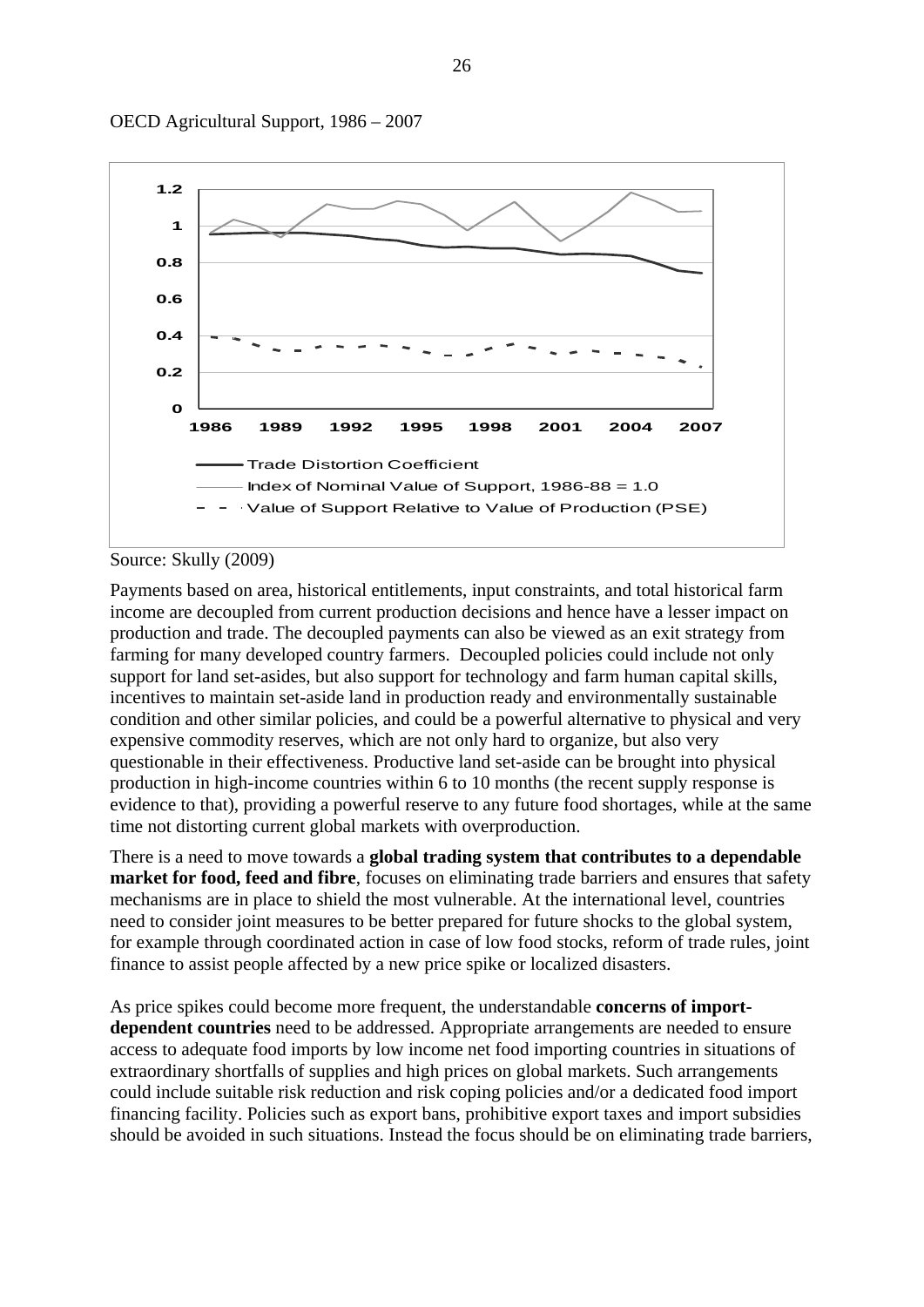revitalizing agricultural growth by expanding aid for rural infrastructure, services, research and technology, and ensuring safety nets are in place to shield the most vulnerable.

**Policy reforms towards decoupled support to agriculture** should be continued, recognizing that good progress has already been made. Further reforms should in particular concentrate on the remaining market access restrictions on agricultural imports, particularly as regards the least developed countries. Backtracking on liberalization would reduce the ability of trade to stabilize markets and generate welfare, with negative consequences for food security. To create stability, and as a matter of equity, developed countries could pledge ODA to agriculture at the level of a given share of the support they provide to their domestic farmers.

Strengthened **regional economic cooperation** should help to provide buffers for local economies in times of economic insecurity and stress. Such arrangements can also enforce capacity to deal with regulation of food safety and commerce

New and innovative arrangements are needed to ensure that levels of worldwide food stocks are adequate and that poor and import dependant countries have access to them, especially at times of extraordinary scarcity.

## **4. The risks and challenges**

The ability of the global food and agricultural system to meet future demand for food, feed and fibre could be severely limited by a number of risks and challenges. The most important risk is that hunger and malnutrition could persist or even continue to rise in spite of food supplies that are sufficient at aggregate levels. Another increasingly worrisome challenge is climate change, affecting developing countries disproportionately. A third challenge that has been emerging with the rise in energy prices is a rapid increase in the use of agricultural feedstock for biofuels, causing additional scarcity on markets for food and feed.

## **4.1 Hunger amidst adequate overall supplies**

During the recent decade global food production has generally followed a positive growth trend, even on a per-caput basis. Nevertheless, the number of chronically undernourished has further grown, not fallen. The extraordinary increase of hunger during the recent food crisis in 2007/2008 occurred in spite of a record cereal harvest in 2008. This is a clear reminder that ensuring an **adequate supply of food at the aggregate level, globally or nationally, does not guarantee that all people have enough to eat and that hunger will be eliminated**. Therefore, it is not enough to confirm that the world can be fed in 2050 and to even ensure that the preconditions for the realization of adequate and sustainable supplies by 2050 will be established. The vital task to be confronted today and in the immediate future is to avoid or at least reduce the risk that the trend of hunger continues to rise. Unless deliberate actions are taken to address that risk, the focus on the longer-term adequacy and sustainability of food supplies could even be misinterpreted as a postponement to 2050 of action to assist the almost one billion people who are undernourished today and to prevent the death of thousands of young children who die everyday from diseases which they would most likely survive under conditions of better nutrition.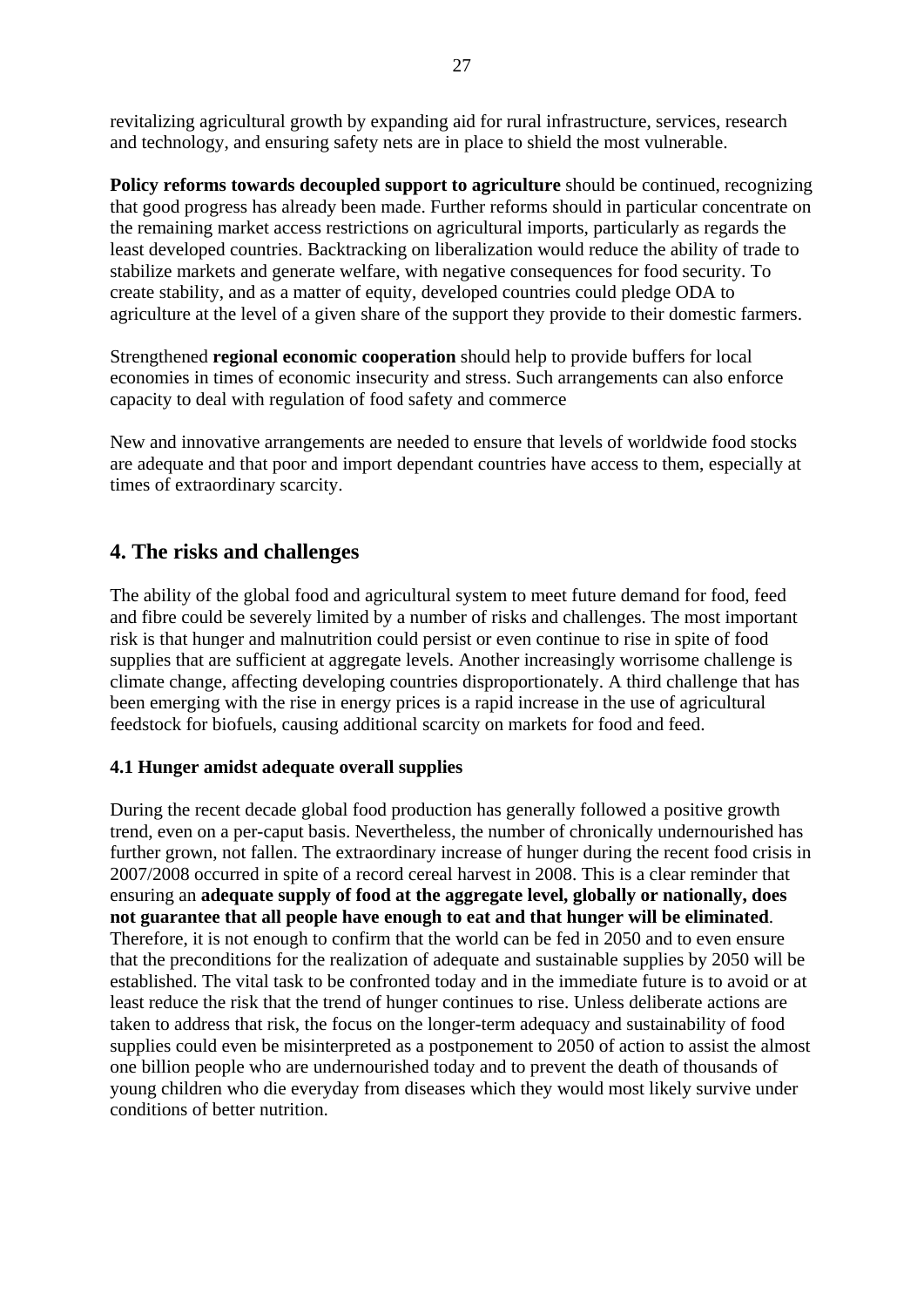

Source: FAO (2008)

The reasons why hunger and malnutrition may persist in the midst of adequate aggregate supplies at national or global levels are well known**: lack of income opportunities for the poor and absence of effective social safety nets**. Regarding the first reason, experience of countries that have succeeded in reducing hunger and malnutrition shows that economic growth and poverty reduction policies as such do not automatically ensure success: the source of growth matters too. Overall GDP growth originating in agriculture, in particular the smallholders, is, on average, at least twice as effective in benefiting the poorest half of a country's population as growth generated in non-agricultural sectors. This is not surprising as 75 percent of the poor in developing countries live in rural areas and derive significant parts of their livelihoods from agriculture or activities dependent on it. If and in so far as governments ignore these facts and continue to discriminate against their rural populations in policies and public investments, the risk will remain that under-nourishment continues or even rises even if globally or nationally there is enough production. Needless to add, measures to improve employment opportunities for the other 25 percent of the poor who live in the cities are equally important. Over time, action in urban areas will have to be even extended further.

The second reason why hunger and malnutrition may persist in spite of overall economic growth and adequate aggregate food supplies is the fact that millions of the most deeply poor and hungry are caught in a vicious circle of hunger and poverty. Experience has shown that hunger is often not only the result of poverty, but also its major cause. Poverty deprives people of the means to buy or produce food. On the other hand, hunger and malnutrition cause enormous human suffering. Hungry people cannot work to their full potential and are more susceptible to disease. Malnourished children are unable to learn effectively. Many are handicapped for life. In order to help these people escape from the vicious circle requires targeted and deliberate action in the form of comprehensive social services, including food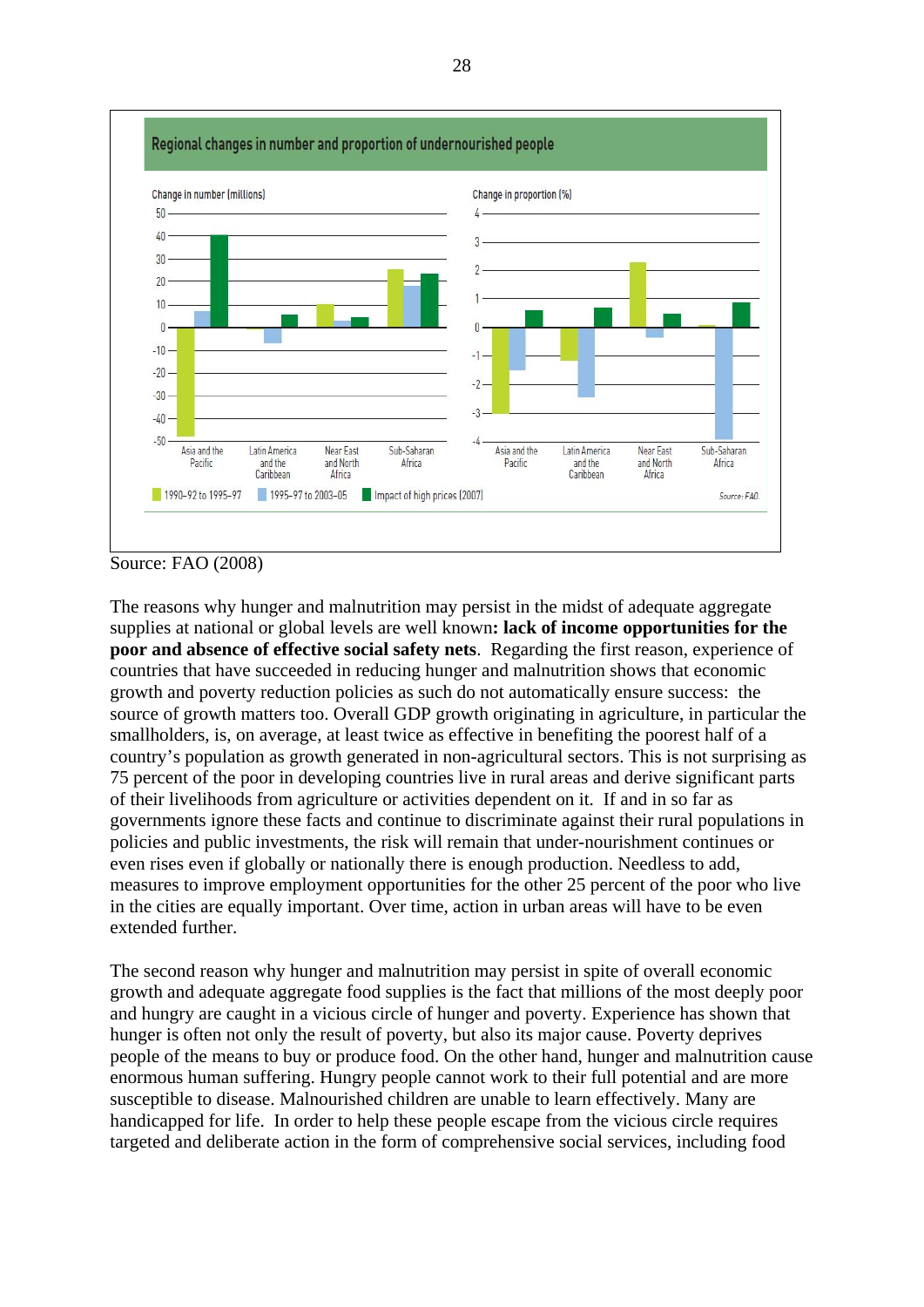assistance, health and sanitation, education and training. A special focus on the most vulnerable, in particular women and children, is warranted.

Responding to the question 'How to Feed the World in 2050' must not distract from the even more pressing need to find ways to ensure access to food for the world's almost one billion hungry today. As a minimum, any policies aiming at resolving the long-term goal should at the same time contribute to reducing the incidence of hunger in the short-term. The basic challenge is thus to give equal priority to short-term and long-term hunger alleviation and to turn agricultural production growth into enlarged access to food.

## **4.2 Climate change**

Climate change will **affect agriculture and forestry systems** through higher temperatures, elevated carbon dioxide  $(CO<sub>2</sub>)$  concentration, precipitation changes, increased weeds, pests and disease pressure. Global mean surface temperature is projected to rise in a range from 1.8°C to 4.0°C by 2100. Such changes will have more or less severe impacts on all components of food security: food production and availability, stability of food supplies, access to food and food utilization.

At the current state of knowledge and in view of the wide consensus among scientists that climate change is already ongoing, climate change is more than a risk. It is a **challenge to take effective action** both to mitigate its effects and to adapt to its unavoidable consequences.

The impacts of climate change on crop production are **geographically very unevenly**  distributed. Although the countries in the Southern hemisphere are not the main originators of climate change, they may suffer the greatest share of the damage in the form of declining yields and greater frequency of extreme weather events (droughts and floods). It has been estimated that the aggregate negative impact of climate change on African agricultural output up to the 2080-2100 period could be between 15 and 30 percent. On the positive side, in the temperate latitudes, mostly the Northern hemisphere, higher temperatures may benefit agriculture: the areas potentially suitable for cropping will expand, the length of the growing period will increase, and crop yields may rise.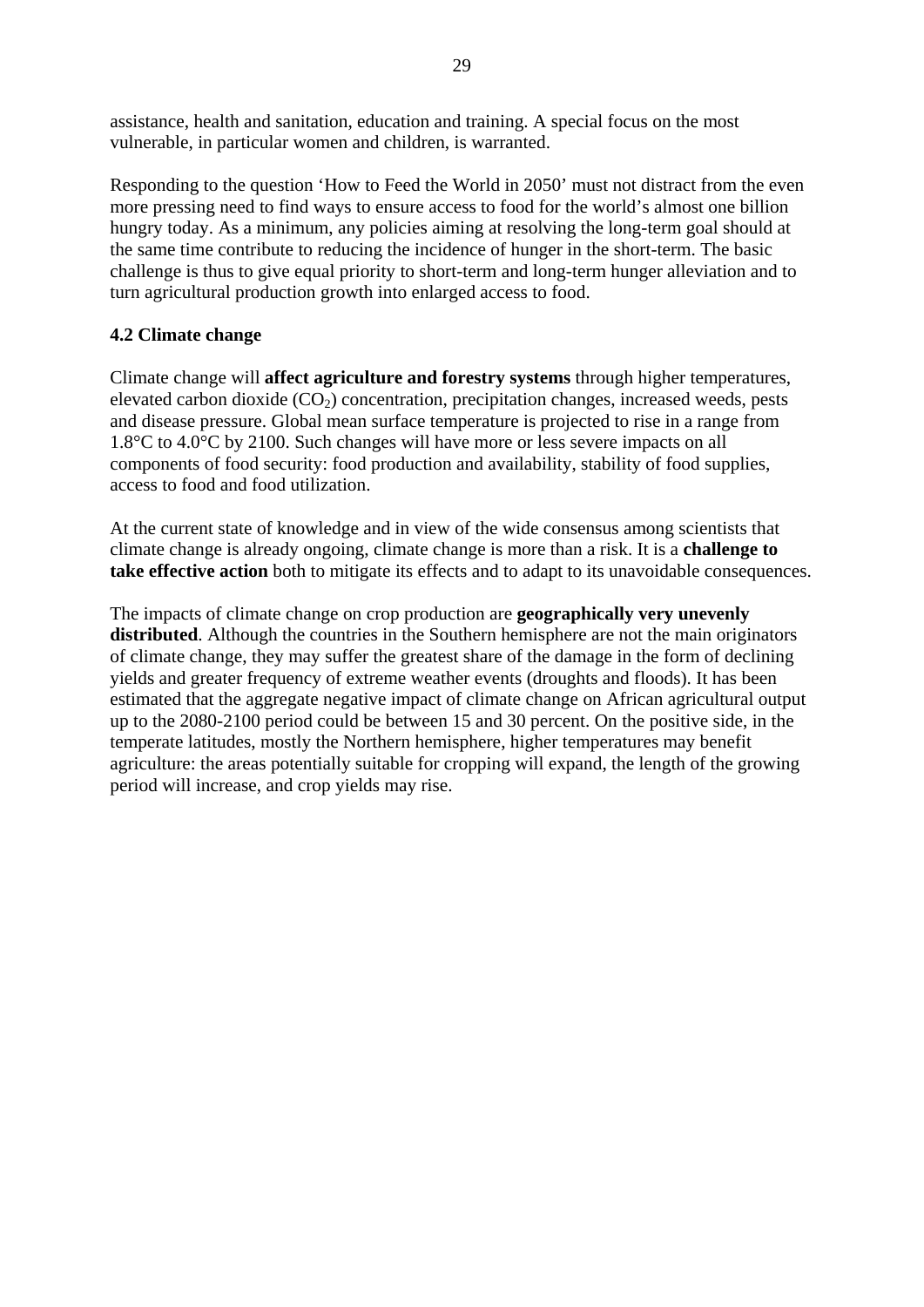

Projected percentage gain and losses in rainfed cereal production potential by 2080

Source: UNEP (2006)

Recent modelling results suggest that balancing the considerable losses in some regions and the gains in others, the **aggregate effect of climate change on global production** may initially turn out rather small, especially for cereals. However, this will depend on the length of the period considered. While atmospheric changes, and in particular  $CO<sub>2</sub>$  fertilization, may initially increase the productivity of current agricultural land, climate change, if not halted, is projected to have a clearly negative impact in the second half of this century. In particular, the effect of increased demand for irrigation water could be enormous.

All current quantitative assessments show that **climate change will adversely affect food security.** On average, food prices are expected to rise due to climate change. IFPRI projects dramatic increases of global maize prices and less dramatic increases of rice and wheat prices up to 2050. In the developing world, the adverse impacts will fall disproportionately on the poor. Sub-Saharan Africa's share in the global number of hungry people could rise from 24 percent to between 40 and 50 percent, depending on model scenarios. The dependence of developing countries on food imports will increase.

Agriculture will have to adapt to climate change, but it can also help to mitigate the effects of climate change. Agriculture currently contributes about 14 percent to Green House Gas emissions (6.8 Gt of CO<sub>2</sub>), but also has the potential to mitigate between  $5.5 - 6$  Gt of CO<sub>2</sub> per year, mainly through soil carbon sequestration and mainly in the developing countries. Additionally, several agriculture-based mitigation options generate significan co-benefit for both food security and climate change adaptation. Useful **synergies exist for adaptation and mitigation in agriculture**. These include conservation agriculture, avoiding deforestation, forest conservation and management, agro-forestry for food or energy, land restoration, recovery of biogas and waste and, in general, a wide set of strategies that promote the conservation of soil and water resources by improving their quality, availability and efficiency of use. Enhancing such possibilities can increase resilience of production systems in the face of increased climatic pressures, while providing carbon sequestration or reducing land-based greenhouse gas emissions. They should form the core of climate policy planning and implementation at national and international levels.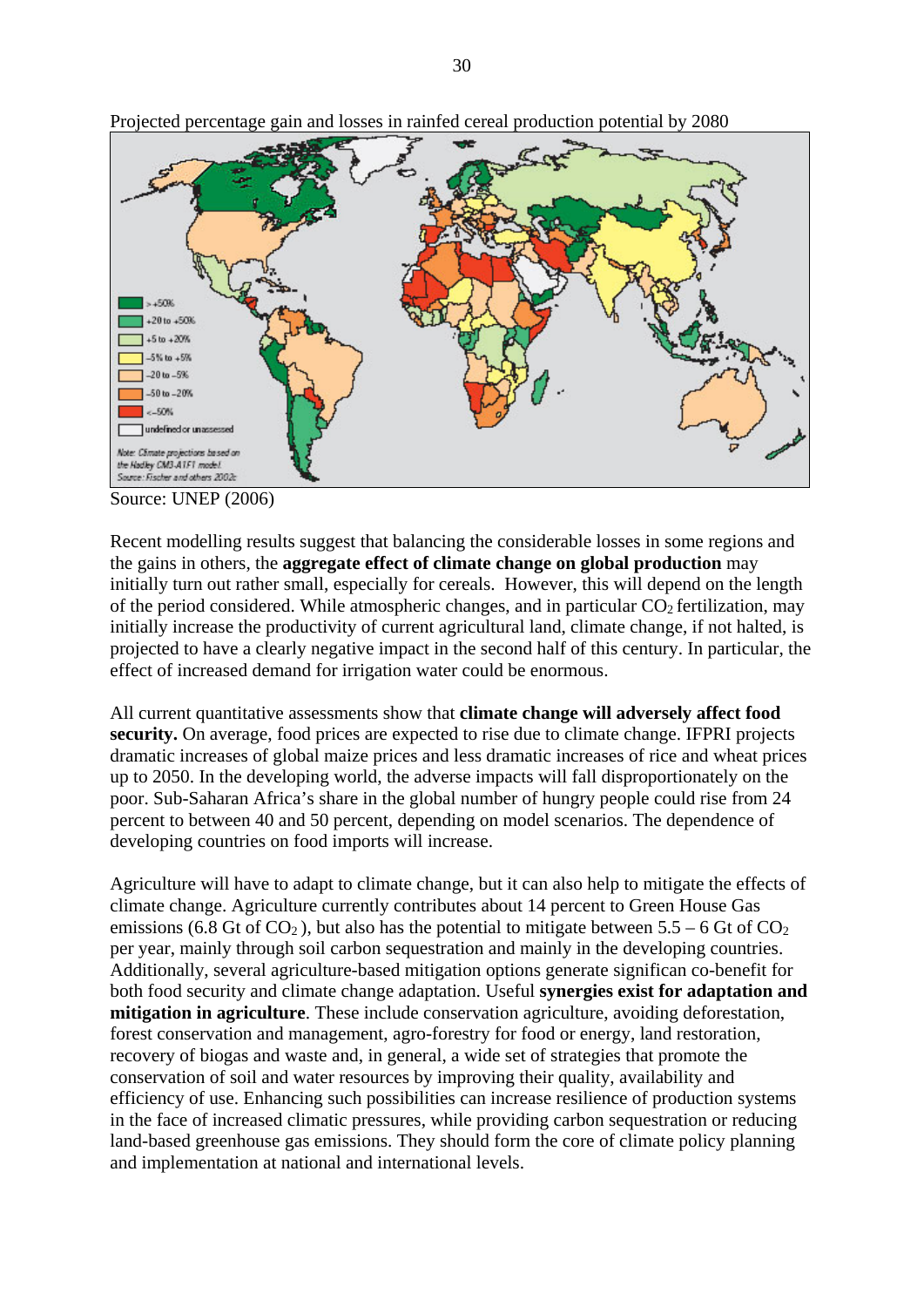New solutions need to be found in rural areas, in particular in the developing countries, to **enhance mitigation of and adaptation to climate change**. All countries will need to undertake impact assessments and evaluation of policy options for adaptation as well as mitigation, with broad involvement of stakeholders and based on comprehensive assessments of risks and opportunities, benefits and costs. Adaptation to climate change should become an integral part of strategies to enhance disaster preparedness and long-term policies for sustainable development, making maximum use of synergies between adaptation and mitigation in agriculture. Vulnerable low-income countries need special assistance in investing in higher resilience against disaster risk caused by extreme weather events, including droughts and floods. Assistance will be particularly needed in the least developed and most vulnerable countries of Africa. External funding for climate change actions in developing countries should be additional to current ODA.

Particular efforts should be made to include agriculture in the forthcoming **Copenhagen Agreement on climate change.** Developing countries can generate benefits through broader involvement in Carbon markets. Carbon offsets in developed countries should be used to promote carbon reducing but at the same time productivity enhancing agricultural technologies and investments in developing countries.

#### **4.3 Biofuels**

**Biofuel production based on agricultural commodities increased more than threefold** from 2000 to 2008 and accounts for nearly two percent of the world's consumption of transport fuels. Various policy measures driving the rush to liquid biofuels, such as mandated blending of biofuels with fossil fuels, as well as tax incentives and import restrictions, have been the main driver of this development. The rapid rise of crude oil prices in the years up to 2008 has created an additional incentive. The drastic increases in prices of key food commodities such as maize, wheat, rice and soybeans in 2007/2008 mirrored the increase in prices of energy products and strengthen the recognition that energy and agricultural markets are becoming more closely linked.

At the currently prevailing ('first generation') conversion technology, a further rise in the use of agricultural feedstock for the production of biofuels would be a **real risk for food security.** 

According to OECD-FAO projections, global biofuel production may increase to 192 billion litres in 2018 depending *inter alia* on the future price of crude oils and on support policies in major countries. Accordingly, the demand for agricultural feedstocks (sugar, maize, oilseeds) for liquid biofuels is expected to continue its growth over the next decade and perhaps beyond, putting upward pressure on food prices.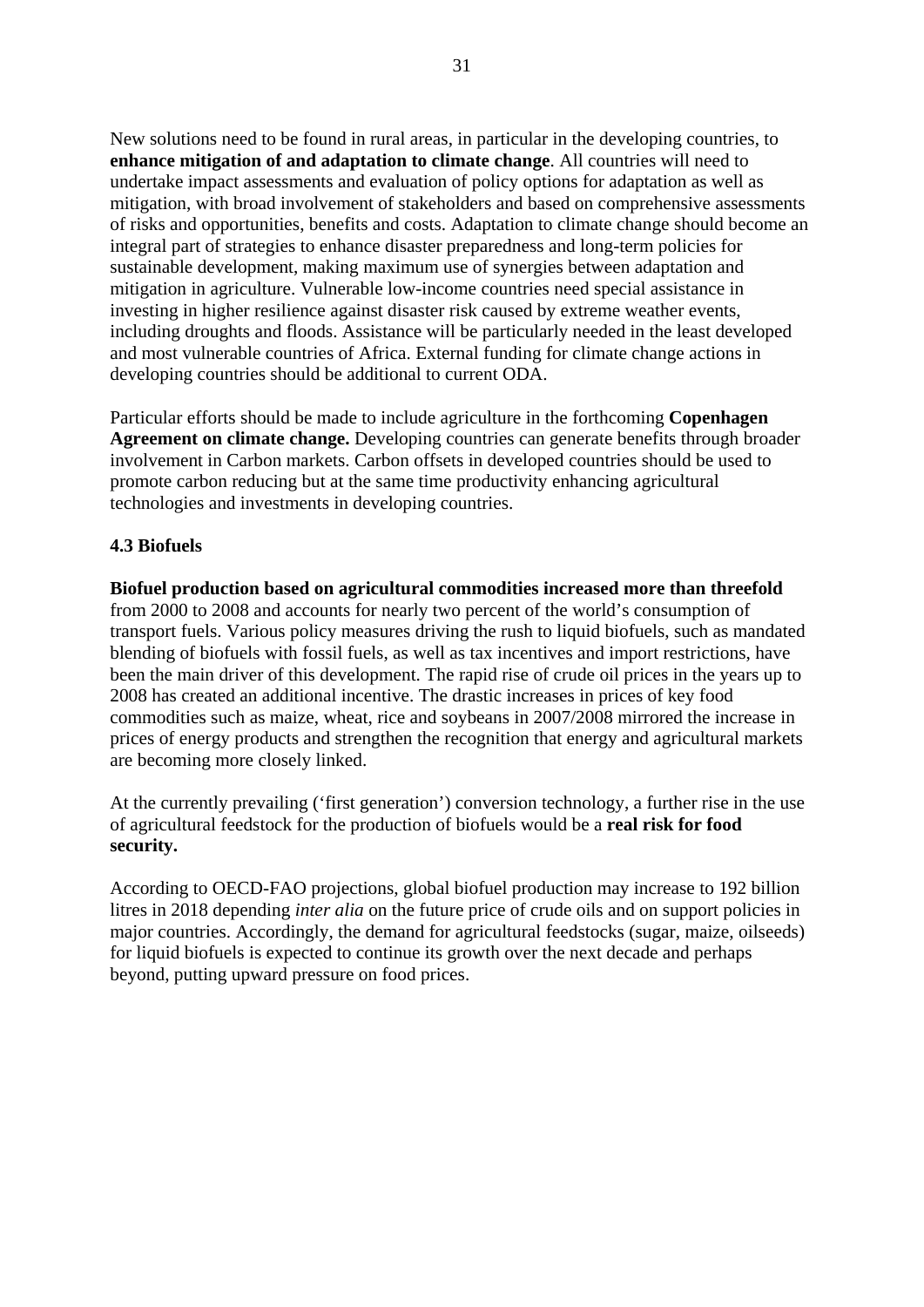

World ethanol and biodiesel projections, 2005-2018

### Source: FAO-OECD Outlook (2009)

Despite the limited importance of liquid biofuels in terms of global energy supply, the effects in terms of **reduced availability of food and feed may become significant**, at least at the current state of technology. In 2007/2008 the total usage of coarse grains for the production of ethanol amounted to 110 million tonnes, out of a total utilization of 1120 million tonnes, hence a significant share of roughly 10 percent.

Of particular concern are the possible **adverse effects on the food security** of the poor and the food-insecure if food prices were to rise again as a result of resource diversification towards the production of feedstock crops for biofuels. For example, IFPRI has presented model simulations that project that continuing along the trend suggested in current policies and plans of future expansion in various key biofuel-producing regions, prices of grains, oils and cassava would be at least 4 percent higher by 2015 compared to a reference scenario of keeping biofuel production constant at 2007 levels. As a result, per caput calorie availability would be 3 percent lower in the developing countries. The number of malnourished children would increase significantly. IFPRI estimates that under a scenario of drastic biofuel expansion up to 2050, the number of malnourished pre-school children could be 3 million higher in sub-Saharan Africa and 1.7 million higher in South Asia than would otherwise be the case.

The same study also estimated that investment in research for **productivity growth could significantly reduce the negative effect of biofuel production on food availability**. An added benefit would be the reduced encroachment on forest land and better maintenance of ecosystems. By 2050, a scenario of high investment in agricultural knowledge, science and technology, combined with a medium expansion of biofuel production, would result in an increased calorie availability per person of 30 percent in sub-Saharan Africa and 20 percent in the other developing regions.

Trade impediments notwithstanding, newly rising energy prices could be an **incentive for countries with adequate infrastructure and abundant land and climate resources** that are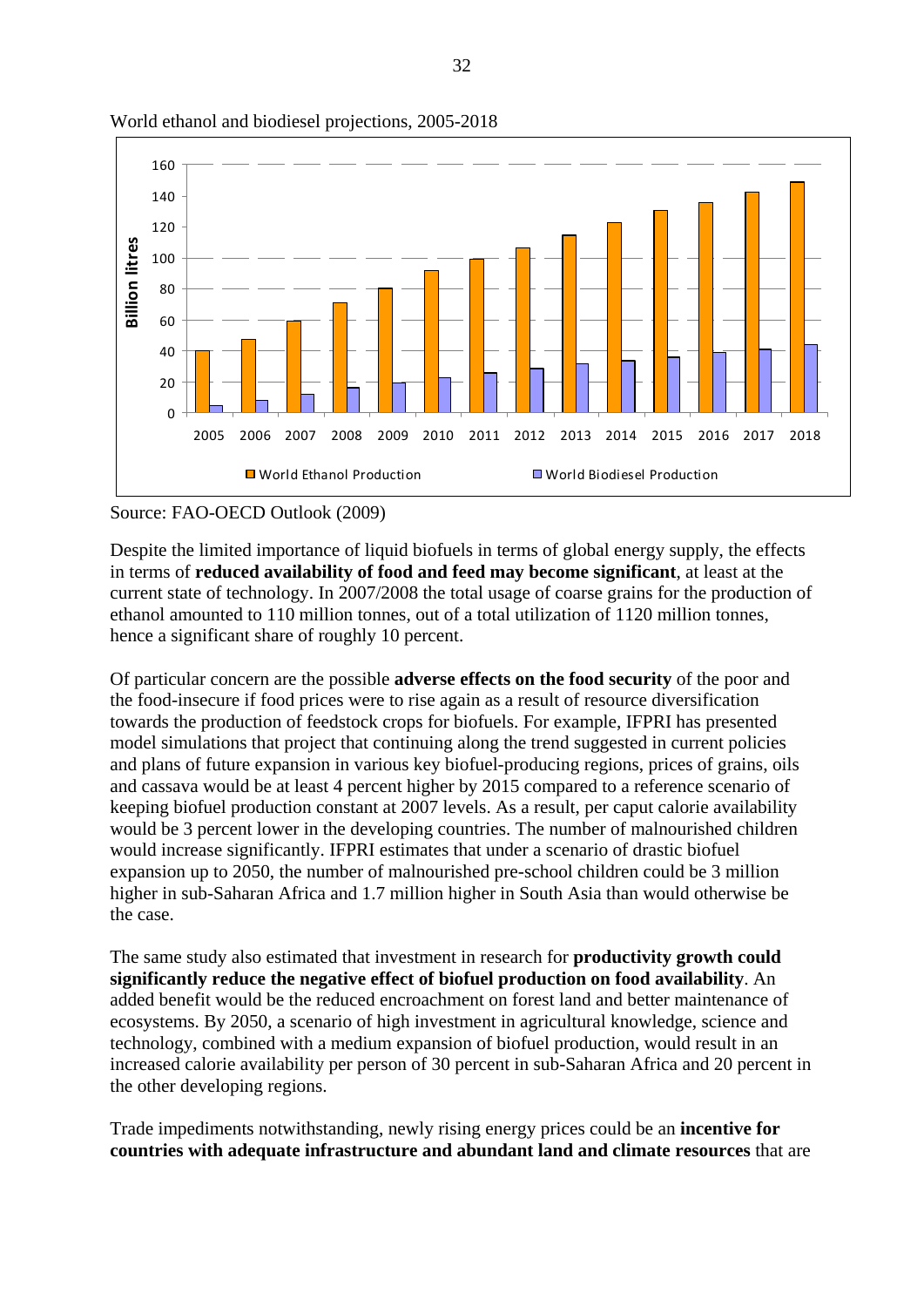suitable for the feedstock crops to invest in the dynamic biofuels industry and take part in this rapidly growing sector. Such opportunities exist, for example, in countries of Latin America, South-East Asia and sub-Saharan Africa. In Africa they include some of the most needy and food-insecure countries. If developing countries can reap the benefits of biofuel production and if those benefits reach the poor, higher demand for biofuels could contribute to rural development.

A **comprehensive assessment** of the costs and benefits of further support for biofuels should include the likely net effects on the intended reduction of greenhouse gas emissions. New research suggests that for some crops and technologies of production and conversion the reduction may not be significant in so far as the price increases resulting from the additional conversion of agricultural biomass may be an incentive for carbon-releasing conversion of additional grassland or forests into arable land and thus defeat the original objectives.

Policies promoting the use of food-based feedstocks for biofuels production should be reconsidered in order to **reduce the competition between food and fuels for scarce resources**. As it is recognized that non-food biomass feedstocks for biofuels will still compete with food and other types of land use for limited resources, more efforts should be made to develop forms of renewable energy that do not depend on food-biomass and, broadly speaking, to promote the efficiency of energy use at household and industry levels.

Where resources and production potential for non-food biomass are available in developing countries, appropriate infrastructure investments should be considered to **help poor farmers take advantage of the opportunities** presented by increased demand and prices for agricultural feedstock for biofuels.

Legislation and monitoring to **limit irresponsible conversion of forests and grassland into arable land** should be reinforced. Moreover, higher investment in yield-enhancing research would reduce the pressure on prices and land and limit the negative consequences on food security.

## **5. Mobilizing political will and building institutions**

At the World Food Summit (WFS) in 1996 the Heads of State and Government stated: *'We pledge our political will and our common and national commitment to achieving food security for all and to an ongoing effort to eradicate hunger in all countries, with an immediate view to reducing the number of undernourished people to half their present level no later than 2015.'* 

In the meantime, various countries have indeed demonstrated such **political will** by taking successful action to reduce the prevalence of hunger and malnutrition. However, the stagnating or even rising global number of hungry and malnourished people is evidence that other countries either did not succeed although efforts were made or did not even seek to take action. It is certainly true that some of the least developed countries face particular resource constraints, accentuated further by the fact that this group of countries receives the lowest (and declining) amounts of ODA to agriculture per person working in agriculture. However, in many of the low-income countries with high prevalence of hunger, continuing low budget shares for the rural sectors and absence of deliberate institutional reforms reveal that many of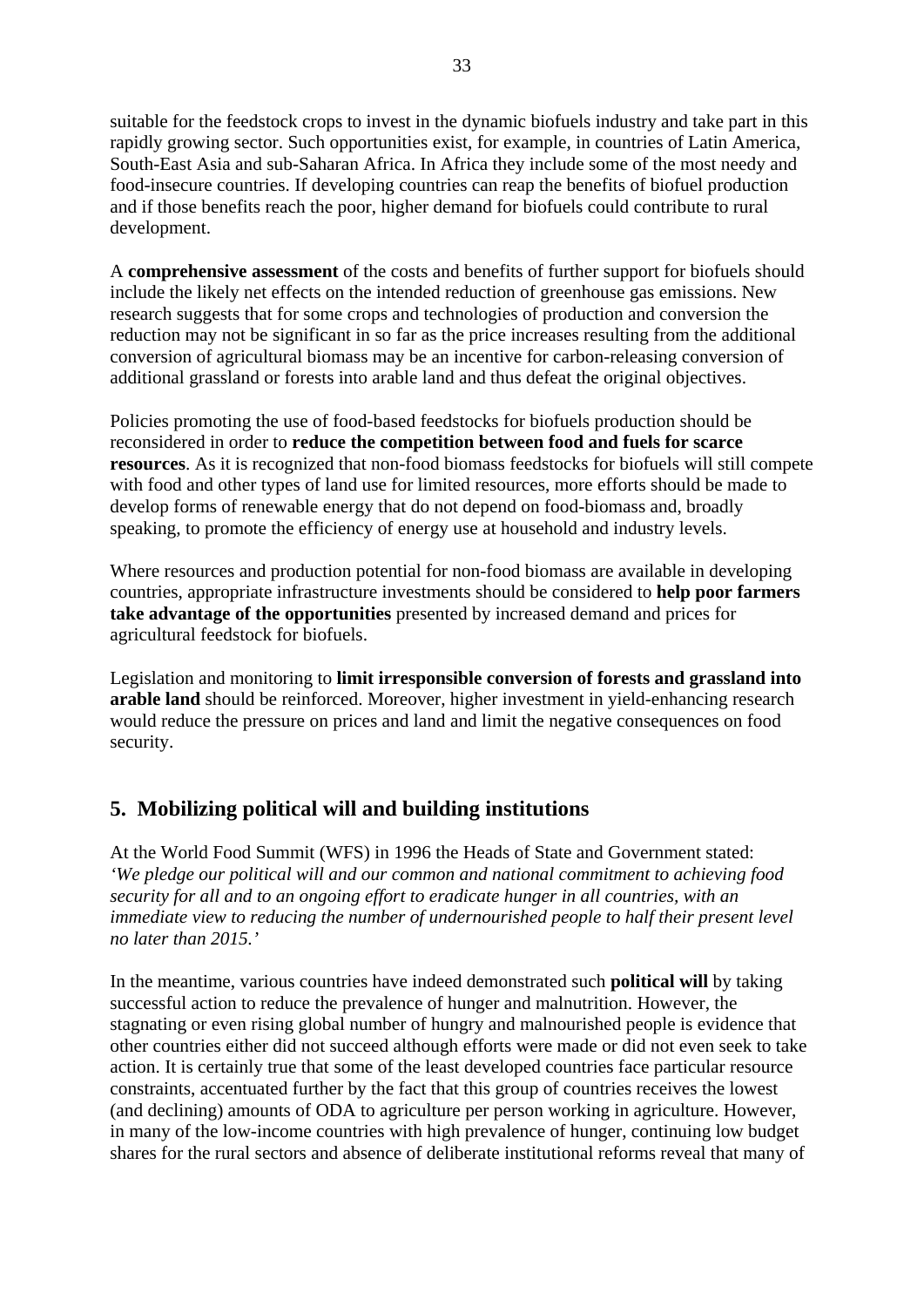them do not appear to have adequate political will to accelerate progress in hunger reduction. Mobilizing political will to fight hunger must therefore have high priority if the vision of a world without hunger by 2050 is to become reality.

Political will may be mobilized in various ways. One is through international calls for action and pledges. There can be no doubt that the series of Summits of the 1990s and early 2000s, including FAO, the UN and the G8, raised awareness and created commitment at highest levels. As the world seeks to strengthen and accelerate the necessary action, the substance of the action plans, in particular the plan adopted at the WFS need to be recalled.

Following the Summits and international pledges of recent decades, a new and additional momentum could now be sought through **dialogues on food security** at the level of individual countries. Two types of dialogue could be envisaged; one at intra-national level involving governments and domestic stakeholders, and another involving the governments concerned together with their international development partners.

The aim could in both cases be to clarify the significant **political, social and economic gains to be obtained from reduction of hunger and malnutrition.** The aim would also be to draw the attention of governments to their obligations under the UN Charter to respect, protect and fulfil human rights, including the right to food. The right to food concept can add value to effective food security strategy by ensuring transparent policy processes, legal frameworks, accountability of public institutions and clarification of government obligations and of rights and obligations of rights-holders.

At national level, **good governance** extends to providing essential public goods, including political stability, rule of law, respect for human rights, control of corruption and government effectiveness, which are all essential for food security. It has been shown that the absence of good governance can be a major obstacle to hunger reduction, although it is also true that achieving progress depends on many other factors as well. Decentralization and local governance, in particular community-driven development, contribute to effective governance. Moreover, realizing the right to food as part of a concept of good governance provides for practical principles such as broad participation in the policy process, non-discrimination and transparency of the policy process, all of which are important for food security, including social safety nets as well.

Good governance also has an international dimension. The fact that one billion people are chronically undernourished and many more suffer from various forms of malnutrition signals a failure of global governance in the food and agriculture domain. It is therefore extremely important that recent high level commitments to improve global governance of food security, for example, those by the G8 Summit in 2009, be followed up and implemented. This includes in particular the ongoing reform process of the Committee on World Food Security as one of the major instruments of global governance.

**Effective institutions** are a particular feature of good governance. They are essential to ensure that agriculture and rural areas can serve sustainable development and contribute to food security for all. Priority will need to be given to institutional reforms that ensure that all members of society, rural and urban, men and women, producers and consumers throughout the food chain, including the vulnerable and food insecure, are adequately organized and represented in the policy process. In many countries, rural people, in particular farmers and